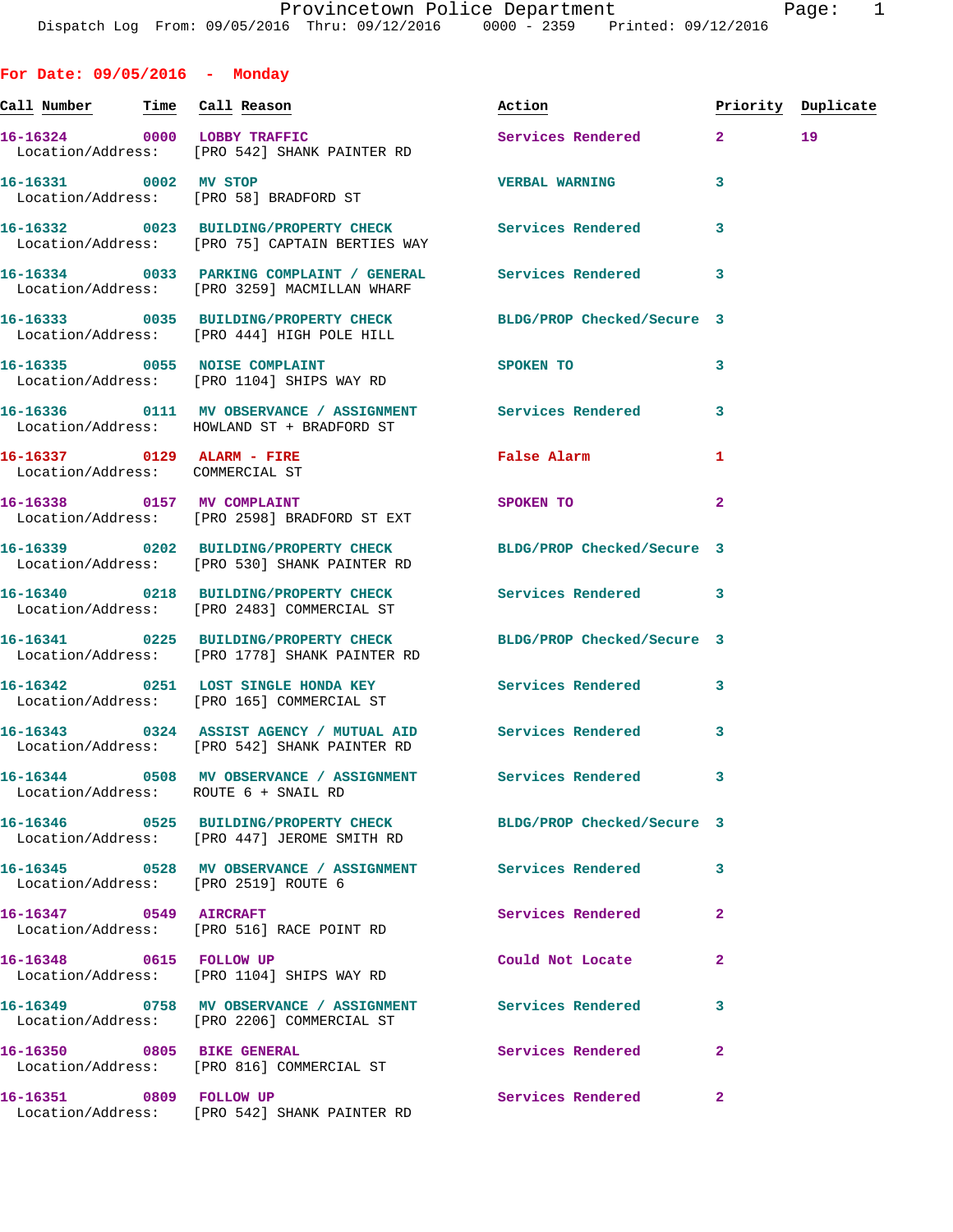|                                      | Provincetown Police Department<br>Dispatch Log From: 09/05/2016 Thru: 09/12/2016 0000 - 2359 Printed: 09/12/2016 |                            |              |
|--------------------------------------|------------------------------------------------------------------------------------------------------------------|----------------------------|--------------|
|                                      | 16-16352 0925 BUILDING/PROPERTY CHECK<br>Location/Address: [PRO 3430] COMMERCIAL ST                              | Services Rendered          | $\mathbf{3}$ |
| 16-16353 0934 GENERAL INFO           |                                                                                                                  | Services Rendered 3        |              |
|                                      | 16-16354 0935 BUILDING/PROPERTY CHECK<br>Location/Address: [PRO 447] JEROME SMITH RD                             | BLDG/PROP Checked/Secure 3 |              |
| 16-16355 1028 FOUND BOA CARD         | Location/Address: [PRO 1994] COMMERCIAL ST                                                                       | Services Rendered          | 3            |
|                                      | 16-16356 1059 MEDICAL EMERGENCY<br>Location/Address: [PRO 106] COMMERCIAL ST                                     | Transported to Hospital 1  |              |
|                                      | 16-16357 1133 MV OBSERVANCE / ASSIGNMENT<br>Location/Address: RACE POINT RD + SEASHORE PARK DR                   | Services Rendered          | $\mathbf{3}$ |
|                                      | 16-16358 1134 BUILDING/PROPERTY CHECK<br>Location/Address: [PRO 3033] COMMERCIAL ST                              | BLDG/PROP Checked/Secure 3 |              |
|                                      | 16-16359 1232 PARK, WALK & TALK<br>Location/Address: [PRO 105] COMMERCIAL ST                                     | Services Rendered          | $\mathbf{2}$ |
|                                      | 16-16360 1238 BUILDING/PROPERTY CHECK<br>Location/Address: [PRO 2483] COMMERCIAL ST                              | <b>Services Rendered</b>   | $\mathbf{3}$ |
|                                      | 16-16361 1342 MEDICAL EMERGENCY<br>Location/Address: [PRO 2661] COMMERCIAL ST                                    | <b>PATIENT REFUSAL</b>     | 1            |
|                                      | 16-16362 1356 MEDICAL EMERGENCY<br>Location/Address: [PRO 1387] JEROME SMITH RD                                  | Transported to Hospital 1  |              |
|                                      | 16-16363 1539 BUILDING/PROPERTY CHECK<br>Location/Address: [PRO 3259] MACMILLAN WHARF                            | Services Rendered          | 3            |
| Location/Address: [PRO 2513] ROUTE 6 | 16-16364 1552 MV OBSERVANCE / ASSIGNMENT Services Rendered                                                       |                            | 3            |
|                                      | 16-16365 1629 PARKED MV COMPLAINT<br>Location/Address: [PRO 2539] RYDER ST EXT                                   | Services Rendered          | $\mathbf{2}$ |
| 16-16366 1641 FOUND SILVER RING      | Location/Address: [PRO 1892] SHANK PAINTER RD                                                                    | Services Rendered          | $\mathbf{3}$ |
|                                      | Location/Address: [PRO 75] CAPTAIN BERTIES WAY                                                                   | Services Rendered          | 3            |
|                                      | 16-16368 1811 BUILDING/PROPERTY CHECK<br>Location/Address: [PRO 2206] COMMERCIAL ST                              | BLDG/PROP Checked/Secure 3 |              |
| 16-16369 1814 SERVICE CALL           | Location/Address: [PRO 2144] CONWELL ST                                                                          | Services Rendered 3        |              |
|                                      | 16-16370 1830 BUILDING/PROPERTY CHECK<br>Location/Address: [PRO 3430] COMMERCIAL ST                              | BLDG/PROP Checked/Secure 3 |              |
| 16-16371 1910 HAZARDS                | Location/Address: [PRO 2885] COMMERCIAL ST                                                                       | Services Rendered          | $\mathbf{2}$ |
|                                      | 16-16373 2017 MV OBSERVANCE / ASSIGNMENT<br>Location/Address: [PRO 3430] COMMERCIAL ST                           | Services Rendered 3        |              |
|                                      | 16-16376 2127 BUILDING/PROPERTY CHECK<br>Location/Address: [PRO 2194] COMMERCIAL ST                              | BLDG/PROP Checked/Secure 3 |              |
| 16-16377 2136 ESCORT                 | Location/Address: [PRO 37] BRADFORD ST                                                                           | Services Rendered 3        |              |
|                                      | 16-16379 2147 BUILDING/PROPERTY CHECK<br>Location/Address: [PRO 2499] RACE POINT RD                              | BLDG/PROP Checked/Secure 3 |              |

Page: 2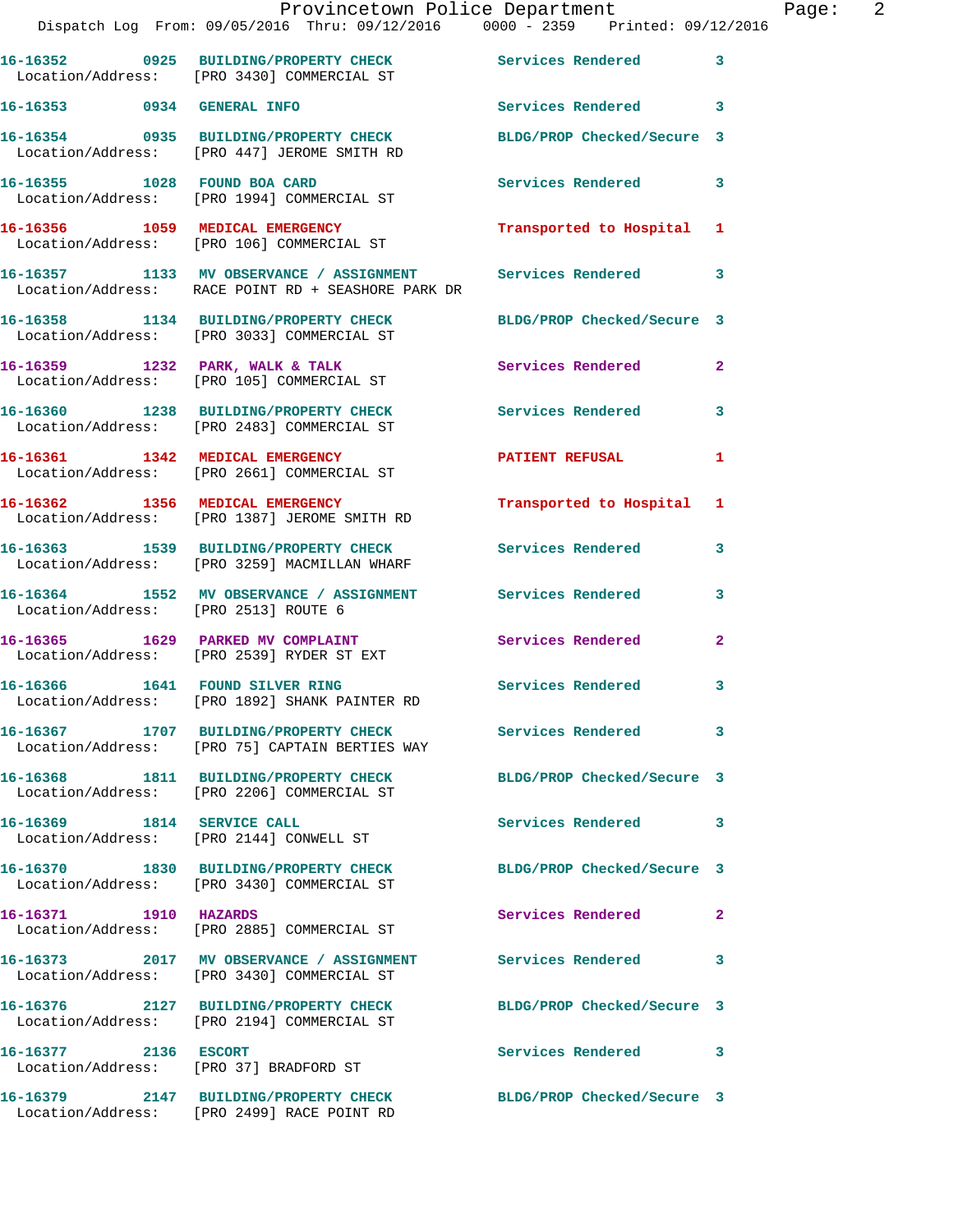|                                                                    | Dispatch Log From: 09/05/2016 Thru: 09/12/2016 0000 - 2359 Printed: 09/12/2016                                    | Provincetown Police Department |              | Page: 3 |  |
|--------------------------------------------------------------------|-------------------------------------------------------------------------------------------------------------------|--------------------------------|--------------|---------|--|
|                                                                    | 16-16378 2153 BUILDING/PROPERTY CHECK Services Rendered 3                                                         |                                |              |         |  |
|                                                                    | Location/Address: [PRO 2483] COMMERCIAL ST                                                                        |                                |              |         |  |
|                                                                    | 16-16380 2245 MV DISABLED<br>Location/Address: [PRO 2490] PROVINCELANDS RD                                        | Taken/Referred to Other 2      |              |         |  |
| 16-16381 2311 MV VS COYOTE<br>Location/Address: [PRO 2521] ROUTE 6 |                                                                                                                   | Services Rendered 2            |              |         |  |
|                                                                    | 16-16382 2337 BUILDING/PROPERTY CHECK BLDG/PROP Checked/Secure 3<br>Location/Address: [PRO 530] SHANK PAINTER RD  |                                |              |         |  |
|                                                                    | 16-16383 2338 BUILDING/PROPERTY CHECK BLDG/PROP Checked/Secure 3<br>Location/Address: [PRO 1646] WINSLOW ST       |                                |              |         |  |
|                                                                    | 16-16385 2347 BUILDING/PROPERTY CHECK BLDG/PROP Checked/Secure 3<br>Location/Address: [PRO 1780] JOHNSON ST       |                                |              |         |  |
| For Date: $09/06/2016$ - Tuesday                                   |                                                                                                                   |                                |              |         |  |
|                                                                    | 16-16386 0007 MV OBSERVANCE / ASSIGNMENT Services Rendered 3<br>Location/Address: BRADFORD ST + HOWLAND ST        |                                |              |         |  |
|                                                                    | 16-16387 0015 MV OBSERVANCE / ASSIGNMENT Services Rendered 3<br>Location/Address: [PRO 606] CONWELL ST            |                                |              |         |  |
|                                                                    | 16-16388 0038 VERBAL STOP SIGN<br>Location/Address: COOK ST + COMMERCIAL ST                                       | <b>VERBAL WARNING</b>          | 3            |         |  |
|                                                                    | 16-16389 0044 VOMITING/TRANSPORT<br>Location/Address: [PRO 144] COMMERCIAL ST                                     | Transported to Hospital 1      |              |         |  |
|                                                                    | 16-16390 0051 LOBBY TRAFFIC<br>Location/Address: [PRO 542] SHANK PAINTER RD                                       | Services Rendered 2            |              | 26      |  |
|                                                                    | 16-16391 0055 MV OBSERVANCE / ASSIGNMENT Services Rendered 3<br>Location/Address: RYDER ST + BRADFORD ST          |                                |              |         |  |
|                                                                    | 16-16392 0110 OUI ARREST<br>Location/Address: [PRO 606] CONWELL ST<br>Refer To Arrest: 16-265-AR                  | Arrest(s) Made                 | $\mathbf{3}$ |         |  |
|                                                                    | 16-16393 0403 NOISE COMPLAINT<br>Location/Address: [PRO 175] COMMERCIAL ST                                        | <b>GONE ON ARRIVAL</b>         | 3            |         |  |
|                                                                    | 16-16394 0427 MISSING PERSON-Q5<br>Location/Address: [PRO 542] SHANK PAINTER RD                                   | <b>Services Rendered</b> 1     |              |         |  |
| 16-16395 0440 COMPLAINT                                            | Location/Address: [PRO 395] COMMERCIAL ST                                                                         | Could Not Locate 3             |              |         |  |
|                                                                    | 16-16396 0508 BUILDING/PROPERTY CHECK<br>Location/Address: [PRO 545] SHANK PAINTER RD                             | BLDG/PROP Checked/Secure 3     |              |         |  |
|                                                                    | 16-16397 0510 BUILDING/PROPERTY CHECK BLDG/PROP Checked/Secure 3<br>Location/Address: [PRO 1778] SHANK PAINTER RD |                                |              |         |  |
|                                                                    | 16-16398 0612 FLIGHT COVERAGE<br>Location/Address: [PRO 516] RACE POINT RD                                        | Services Rendered              | $\mathbf{2}$ |         |  |
| 16-16399 0712 ANIMAL CALL<br>Location/Address: COMMERCIAL ST       |                                                                                                                   | <b>GONE ON ARRIVAL</b>         | $\mathbf{2}$ |         |  |
|                                                                    | 16-16400 0717 BUILDING/PROPERTY CHECK Services Rendered<br>Location/Address: [PRO 2490] PROVINCELANDS RD          |                                | 3            |         |  |
| 16-16401 0759 AT SCHOOL                                            | Location/Address: [PRO 569] WINSLOW ST                                                                            | Services Rendered              | 3            |         |  |
| 16-16402 0801 MV DAMAGE                                            |                                                                                                                   | Services Rendered 1            |              |         |  |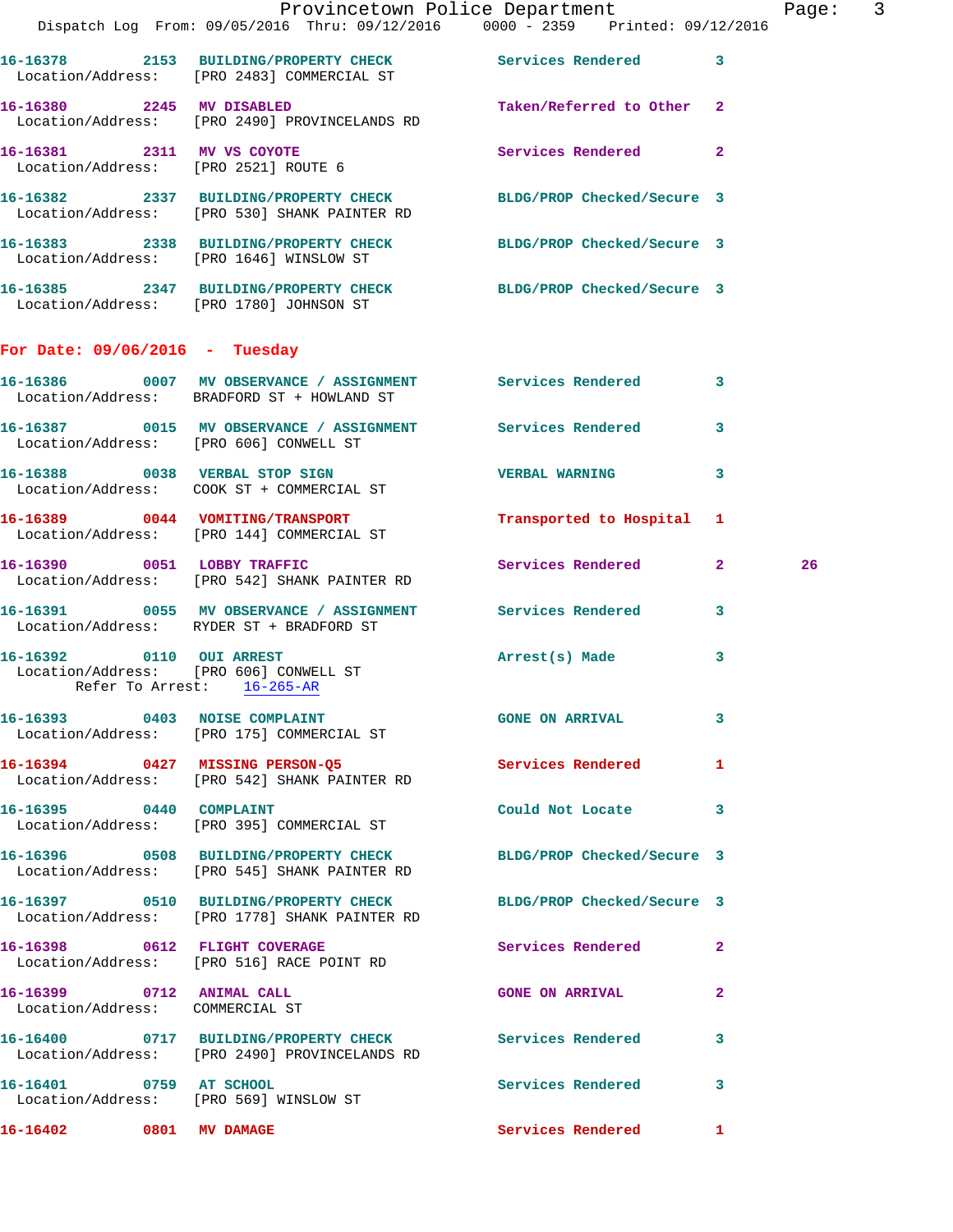|                                                               | Provincetown Police Department The Rage: 4<br>Dispatch Log From: 09/05/2016 Thru: 09/12/2016 0000 - 2359 Printed: 09/12/2016 |                           |                         |   |  |
|---------------------------------------------------------------|------------------------------------------------------------------------------------------------------------------------------|---------------------------|-------------------------|---|--|
|                                                               | Location/Address: [PRO 3675] FRANKLIN ST                                                                                     |                           |                         |   |  |
| 16-16403 0818 COURT                                           | Location: [PRO 3705] ORLEANS DISTRICT COURT                                                                                  | Services Rendered 3       |                         |   |  |
|                                                               | 16-16404 0855 BIKE MAYBE STOLEN/ABANDONED Services Rendered 2<br>Location/Address: [PRO 2483] COMMERCIAL ST                  |                           |                         |   |  |
|                                                               | 16-16405 0926 MEDICAL EMERGENCY<br>Location/Address: [PRO 413] CONWELL ST                                                    | PATIENT REFUSAL 1         |                         |   |  |
|                                                               | 16-16406 0946 COMPLAINT-SCAM<br>Location/Address: [PRO 137] COMMERCIAL ST                                                    | SPOKEN TO                 | 3                       |   |  |
|                                                               | 16-16408 1049 BUILDING/PROPERTY CHECK BLDG/PROP Checked/Secure 3<br>Location/Address: [PRO 3033] COMMERCIAL ST               |                           |                         |   |  |
| 16-16409 1058 BIKE GENERAL<br>Location/Address: COMMERCIAL ST |                                                                                                                              | Services Rendered 2       |                         |   |  |
|                                                               | 16-16410 1116 LOST CASH<br>Location/Address: [PRO 2053] COMMERCIAL ST                                                        | Services Rendered 3       |                         |   |  |
|                                                               | 16-16411 1125 PARKING COMPLAINT / GENERAL Services Rendered 3<br>Location/Address: [PRO 1173] WINTHROP ST                    |                           |                         |   |  |
|                                                               | 16-16412 1158 ASSIST AGENCY / NPS Taken/Referred to Other 3<br>Location/Address: [PRO 2490] PROVINCELANDS RD                 |                           |                         |   |  |
|                                                               | 16-16413 1201 LOCK BOX<br>Location/Address: [PRO 327] COMMERCIAL ST                                                          | Services Rendered 3       |                         |   |  |
|                                                               | 16-16414 1234 LOST ID & TD BANK CARD Services Rendered 3<br>Location/Address: [PRO 3443] COMMERCIAL ST                       |                           |                         |   |  |
|                                                               | 16-16415 1251 PARK, WALK & TALK<br>Location/Address: [PRO 105] COMMERCIAL ST                                                 | Services Rendered         | $\mathbf{2}$            |   |  |
|                                                               | 16-16416 1302 MEDICAL EMERGENCY<br>Location/Address: [PRO 2492] WINSLOW ST                                                   | Transported to Hospital 1 |                         |   |  |
|                                                               | 16-16417 1324 BUILDING/PROPERTY CHECK<br>Location/Address: [PRO 2977] COMMERCIAL ST                                          | <b>Services Rendered</b>  | $\overline{\mathbf{3}}$ |   |  |
|                                                               | 16-16418 1327 COMPLAINT-IDENTITY THEFT Services Rendered<br>Location/Address: [PRO 146] COMMERCIAL ST                        |                           | 3                       |   |  |
|                                                               | 16-16419 1333 BIKE GENERAL<br>Location/Address: [PRO 2543] MACMILLAN WHARF                                                   | Taken/Referred to Other 2 |                         |   |  |
| 16-16420 1344 COMPLAINT<br>Refer To Field Int: 16-10-FI       | Location/Address: [PRO 1714] COMMERCIAL ST                                                                                   | Services Rendered 3       |                         |   |  |
| Location/Address: GOSNOLD ST                                  | 16-16421 1414 MEDICAL EMERGENCY                                                                                              | Transported to Hospital 1 |                         |   |  |
|                                                               | 16-16422 1450 SCHOOL CROSSING<br>Location/Address: [PRO 569] WINSLOW ST                                                      | Services Rendered 3       |                         |   |  |
|                                                               | 16-16423 1522 PARK, WALK & TALK<br>Location/Address: [PRO 105] COMMERCIAL ST                                                 | Services Rendered         | $\mathbf{2}$            |   |  |
|                                                               | 16-16424 1641 LOST BOATSLIP PASS<br>Location/Address: [PRO 146] COMMERCIAL ST                                                | Services Rendered         | $\overline{\mathbf{3}}$ |   |  |
|                                                               | 16-16425    1655    FAMILY CONCERN<br>Location/Address: [PRO 542] SHANK PAINTER RD                                           | Could Not Locate 3        |                         | 1 |  |
| 16-16427 1710 LOST WALLET                                     |                                                                                                                              | Services Rendered 3       |                         |   |  |

Location/Address: [PRO 542] SHANK PAINTER RD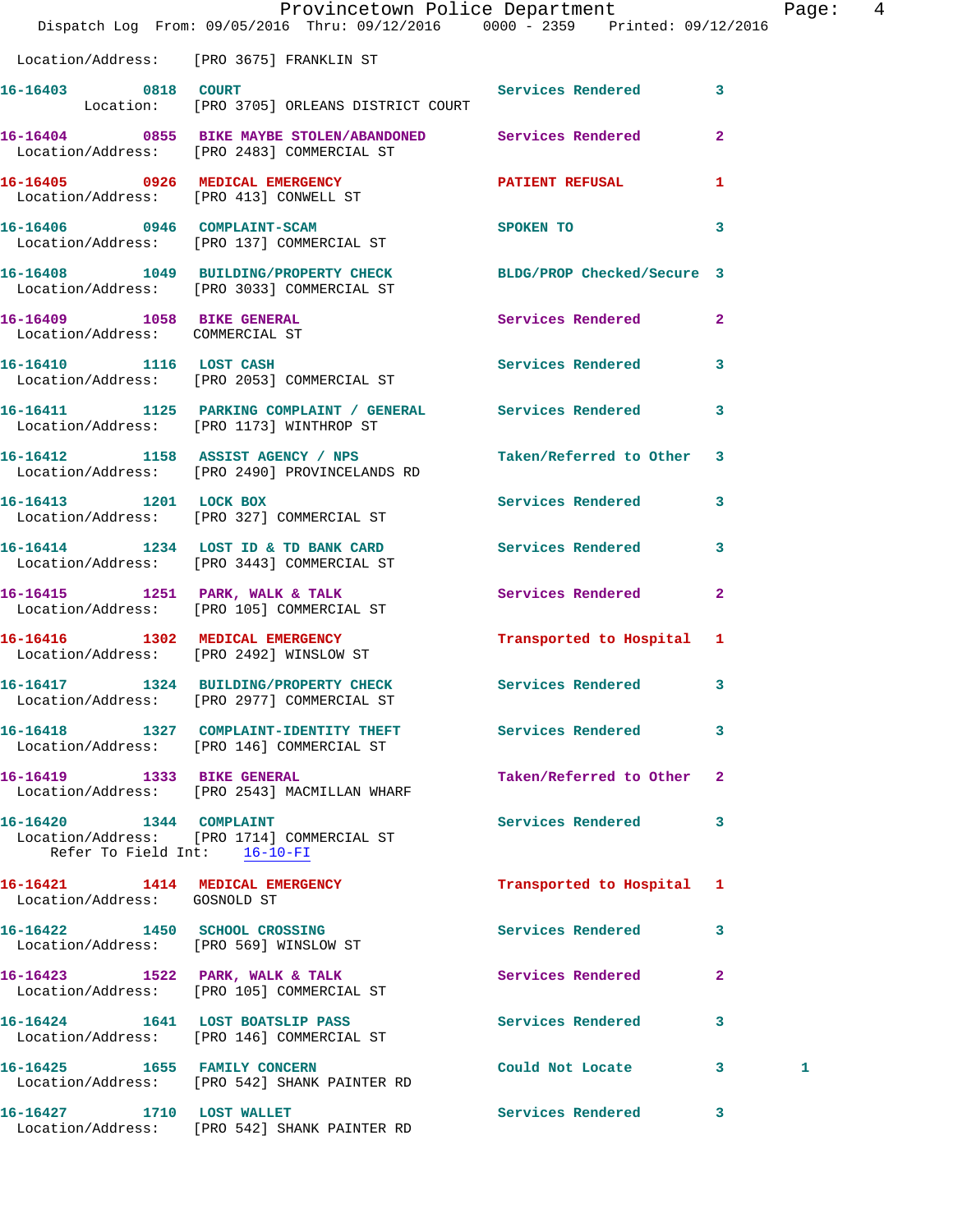|                                                                   | Dispatch Log From: 09/05/2016 Thru: 09/12/2016 0000 - 2359 Printed: 09/12/2016                                   | Provincetown Police Department |              | Page: 5 |  |
|-------------------------------------------------------------------|------------------------------------------------------------------------------------------------------------------|--------------------------------|--------------|---------|--|
|                                                                   |                                                                                                                  |                                |              |         |  |
|                                                                   | 16-16428 2013 MV OBSERVANCE / ASSIGNMENT Services Rendered 3<br>Location/Address: [PRO 2521] ROUTE 6             |                                |              |         |  |
|                                                                   | 16-16429 2114 BUILDING/PROPERTY CHECK BLDG/PROP Checked/Secure 3<br>Location/Address: [PRO 530] SHANK PAINTER RD |                                |              |         |  |
|                                                                   | 16-16430 2231 BURGLAR ALARM<br>Location/Address: [PRO 1569] CUDWORTH ST                                          | Services Rendered 1            |              |         |  |
|                                                                   | 16-16431 2306 MV DISABLED<br>Location/Address: [PRO 972] LAW ST                                                  | Services Rendered 2            |              |         |  |
| For Date: $09/07/2016$ - Wednesday                                |                                                                                                                  |                                |              |         |  |
|                                                                   | 16-16432 0020 LOBBY TRAFFIC<br>Location/Address: [PRO 542] SHANK PAINTER RD                                      | Services Rendered 2            |              | 18      |  |
|                                                                   | 16-16433 0021 BUILDING/PROPERTY CHECK BLDG/PROP Checked/Secure 3<br>Location/Address: [PRO 1638] COMMERCIAL ST   |                                |              |         |  |
|                                                                   | 16-16434 0038 BUILDING/PROPERTY CHECK BLDG/PROP Checked/Secure 3<br>Location/Address: [PRO 444] HIGH POLE HILL   |                                |              |         |  |
|                                                                   | 16-16435 0048 VERBAL TAIL LIGHTS   VERBAL WARNING   3<br>Location/Address: [PRO 2518] ROUTE 6                    |                                |              |         |  |
|                                                                   | 16-16436 0050 MV OBSERVANCE / ASSIGNMENT Services Rendered 3<br>Location/Address: BRADFORD ST + RYDER ST         |                                |              |         |  |
|                                                                   | 16-16437 0058 VERBAL STOP SIGN<br>Location/Address: CONWELL ST + BRADFORD ST                                     | <b>VERBAL WARNING</b>          | $\mathbf{3}$ |         |  |
|                                                                   | 16-16438 0106 MV OBSERVANCE / ASSIGNMENT Services Rendered 3<br>Location/Address: BRADFORD ST + HOWLAND ST       |                                |              |         |  |
| Location/Address: [PRO 2518] ROUTE 6                              | 16-16439 0123 VERBAL STOP SIGN/PLATE LIGHT VERBAL WARNING                                                        |                                | $\mathbf{3}$ |         |  |
|                                                                   | 16-16440 0138 UNLICENSED<br>Location/Address: BRADFORD ST + HOWLAND ST<br>Reter To Summons: 16-267-AR            | Citation/Warning Issued 3      |              |         |  |
| Location/Address: ROUTE 6 + HOWLAND ST                            | 16-16441 0535 MV OBSERVANCE / ASSIGNMENT Services Rendered 3                                                     |                                |              |         |  |
|                                                                   | 16-16442 0540 BUILDING/PROPERTY CHECK<br>Location/Address: [PRO 447] JEROME SMITH RD                             | BLDG/PROP Checked/Secure 3     |              |         |  |
|                                                                   | 16-16443 0755 BUILDING/PROPERTY CHECK Services Rendered 3<br>Location/Address: [PRO 3430] COMMERCIAL ST          |                                |              |         |  |
| 16-16444 0807 GENERAL INFO                                        |                                                                                                                  | Services Rendered 3            |              |         |  |
|                                                                   | 16-16445 0843 MV OBSERVANCE / ASSIGNMENT<br>Location/Address: [PRO 2206] COMMERCIAL ST                           | No Action Required 3           |              |         |  |
|                                                                   | 16-16446 0855 B & E BURGLARY<br>Location/Address: [PRO 2875] COMMERCIAL ST                                       | Services Rendered              | $\mathbf{2}$ |         |  |
| 16-16447 0902 ANIMAL CALL                                         | Location/Address: BRADFORD ST + SHANK PAINTER RD                                                                 | Taken/Referred to Other 2      |              |         |  |
|                                                                   | 16-16448 0911 MEDICAL EMERGENCY<br>Location/Address: [PRO 3073] BRADFORD ST                                      | <b>PATIENT REFUSAL</b>         | 1.           |         |  |
| 16-16449 0912 ANIMAL CALL<br>Location/Address: [PRO 3287] ROUTE 6 |                                                                                                                  | Services Rendered              | $\mathbf{2}$ |         |  |
| 16-16450 0933 LOST WALLET                                         |                                                                                                                  | Services Rendered 3            |              |         |  |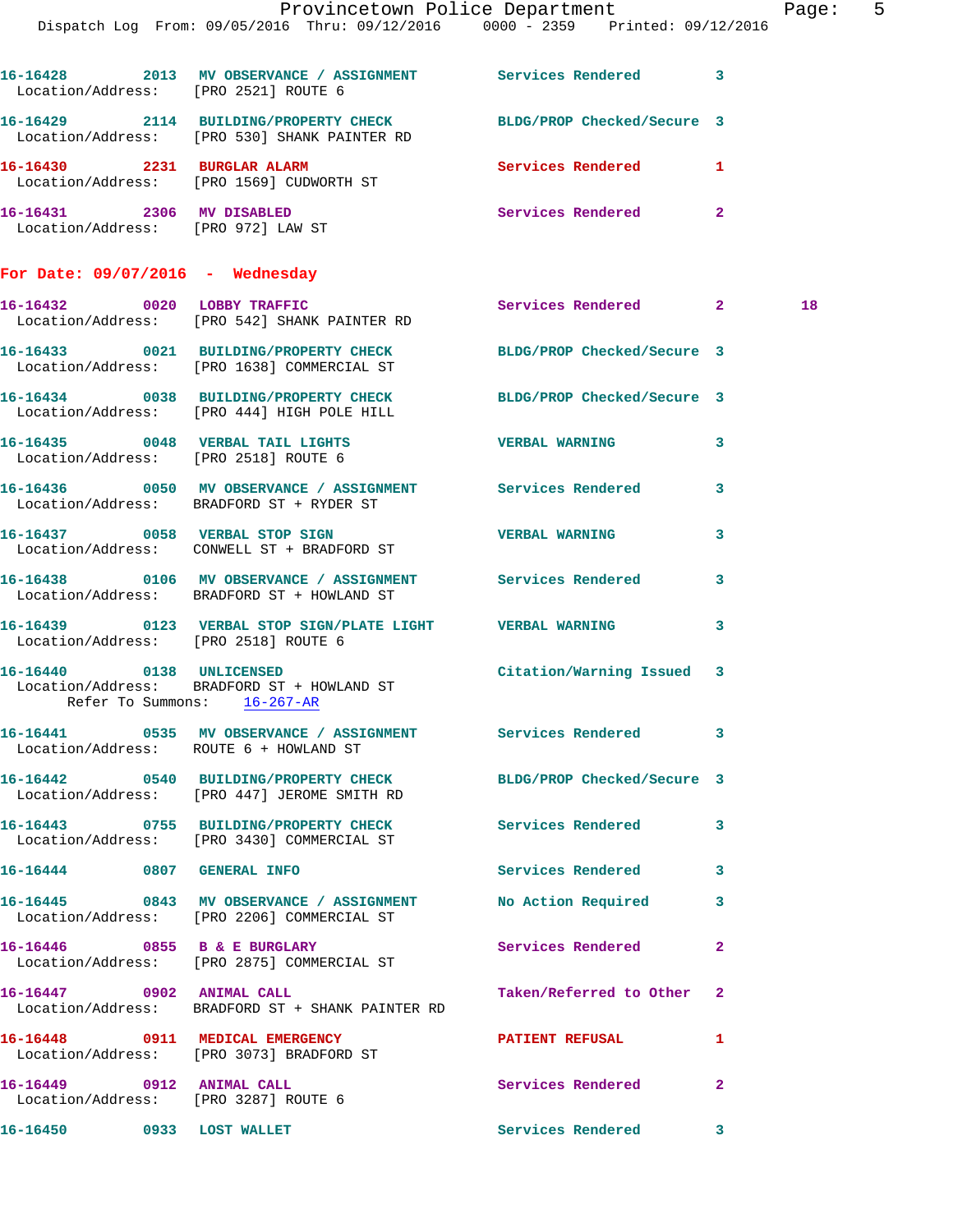|                                      | Dispatch Log From: 09/05/2016 Thru: 09/12/2016 0000 - 2359 Printed: 09/12/2016                                    | Provincetown Police Department | Page: 6      |  |
|--------------------------------------|-------------------------------------------------------------------------------------------------------------------|--------------------------------|--------------|--|
|                                      | Location/Address: [PRO 3276] COMMERCIAL ST                                                                        |                                |              |  |
|                                      | 16-16451 0946 MEDICAL EMERGENCY<br>Location/Address: [PRO 440] HARRY KEMP WAY                                     | Transported to Hospital 1      |              |  |
|                                      | 16-16452 1050 ASSIST AGENCY / MUTUAL AID No Action Required 3<br>Location/Address: [PRO 1892] SHANK PAINTER RD    |                                |              |  |
| 16-16453 1054 MV STOP                | Location/Address: [PRO 2577] BRADFORD ST                                                                          | VERBAL WARNING 3               |              |  |
|                                      | 16-16454 1104 MV OBSERVANCE / ASSIGNMENT Services Rendered<br>Location/Address: HIGH POLE HL + BRADFORD ST        |                                | $\mathbf{3}$ |  |
|                                      | 16-16456 1133 PARKING COMPLAINT / GENERAL GONE ON ARRIVAL 3<br>Location/Address: [PRO 2393] COMMERCIAL ST         |                                |              |  |
| 16-16457 1254 COURT                  | Location: [PRO 3705] ORLEANS DISTRICT COURT                                                                       | Services Rendered              | 3            |  |
|                                      | 16-16458 1324 PARKING COMPLAINT / GENERAL SPOKEN TO<br>Location/Address: [PRO 1953] COMMERCIAL ST                 |                                | 3            |  |
|                                      | 16-16459 1339 TTY TEST CALL<br>Location/Address: [PRO 542] SHANK PAINTER RD                                       | Services Rendered              | 1            |  |
|                                      | 16-16460 1407 LOST SET OF KEYS<br>Location/Address: [PRO 526] RYDER ST EXT                                        | Services Rendered 3            |              |  |
|                                      | 16-16461 1445 FIREARMS / WEAPONS<br>Location/Address: [PRO 3296] SHANK PAINTER RD                                 | Could Not Locate 2             |              |  |
|                                      | 16-16464 1458 BUILDING/PROPERTY CHECK BLDG/PROP Checked/Secure 3<br>Location/Address: [PRO 1778] SHANK PAINTER RD |                                |              |  |
|                                      | 16-16463 1459 PARK, WALK & TALK<br>Location/Address: [PRO 569] WINSLOW ST                                         | Services Rendered 2            |              |  |
|                                      | 16-16465 1527 BUILDING/PROPERTY CHECK BLDG/PROP Checked/Secure 3<br>Location/Address: [PRO 2206] COMMERCIAL ST    |                                |              |  |
|                                      | 16-16469 1619 DOCTOR-ORDERED TRANSPORT Transported to Hospital 1<br>Location/Address: [PRO 3670] SHANK PAINTER RD |                                |              |  |
|                                      | 16-16470 1622 LOST WALLET<br>Location/Address: [PRO 3259] MACMILLAN WHARF                                         | Services Rendered 3            |              |  |
| Location/Address: HARRY KEMP WAY     | 16-16471 1643 MV OBSERVANCE / ASSIGNMENT Services Rendered 3                                                      |                                |              |  |
|                                      | 16-16472 1739 BUILDING/PROPERTY CHECK BLDG/PROP Checked/Secure 3<br>Location/Address: [PRO 16] BRADFORD ST        |                                |              |  |
|                                      | 16-16474 1749 MEDICAL EMERGENCY<br>Location/Address: [PRO 3189] MEADOW RD                                         | Transported to Hospital 1      |              |  |
| 16-16476 1832 CAT BITE               | Location/Address: [PRO 779] BROWNE ST                                                                             | Services Rendered 2            |              |  |
|                                      | 16-16477 2046 NOISE COMPLAINT<br>Location/Address: [PRO 1836] NELSON AVE                                          | Services Rendered 3            |              |  |
| 16-16478 2056 DOOR ALARM             | Location/Address: [PRO 3207] COMMERCIAL ST                                                                        | BLDG/PROP Checked/Secure 1     |              |  |
|                                      | 16-16480 2315 VERBAL HEAD LIGHT/LICENSE WERBAL WARNING<br>Location/Address: WINTHROP ST + BRADFORD ST             |                                | 3            |  |
| Location/Address: [PRO 3440] ROUTE 6 | 16-16481 2348 MV OBSERVANCE / ASSIGNMENT Services Rendered                                                        |                                | 3            |  |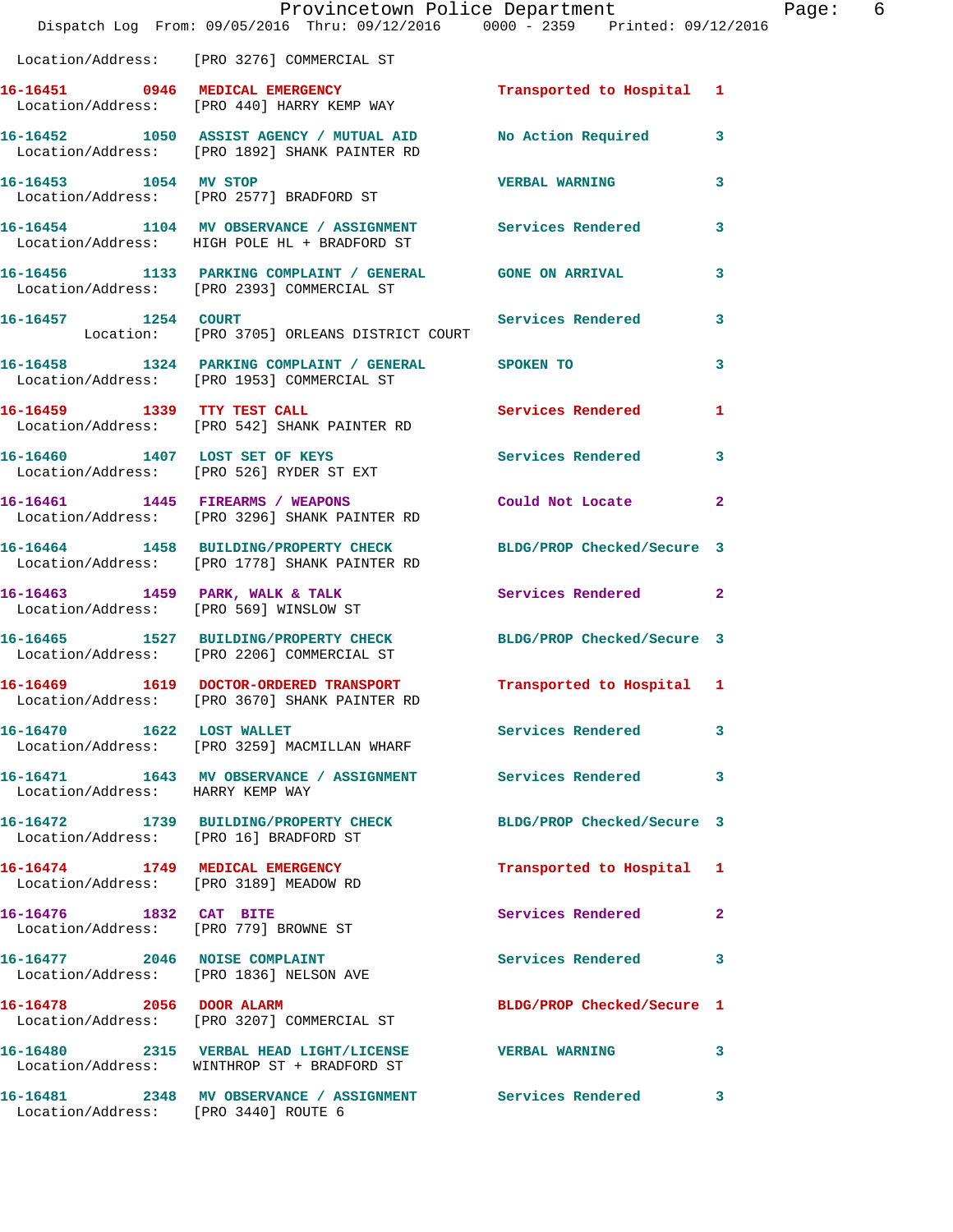**For Date: 09/08/2016 - Thursday 16-16483 0001 INFO SERVICES - LOBBY Services Rendered 2 17**  Location/Address: [PRO 542] SHANK PAINTER RD **16-16484 0031 MV OBSERVANCE / ASSIGNMENT Services Rendered 3**  Location/Address: ROUTE 6 + SNAIL RD **16-16485 0033 MV OBSERVANCE / ASSIGNMENT Services Rendered 3**  Location/Address: BRADFORD ST + HOWLAND ST **16-16486 0038 CITATION PLATE LIGHT/LICENSE Citation/Warning Issued 3** 

 Location/Address: HOWLAND ST + BRADFORD ST **16-16487 0043 MV OBSERVANCE / ASSIGNMENT Services Rendered 3**  Location/Address: BRADFORD ST + RYDER ST

**16-16488 0114 MV OBSERVANCE / ASSIGNMENT Services Rendered 3**  Location/Address: [PRO 2513] ROUTE 6 **16-16489 0132 BUILDING/PROPERTY CHECK BLDG/PROP Checked/Secure 3** 

 Location/Address: [PRO 440] HARRY KEMP WAY **16-16490 0149 BUILDING/PROPERTY CHECK BLDG/PROP Checked/Secure 3** 

Location/Address: [PRO 16] BRADFORD ST

Location/Address: [PRO 105] COMMERCIAL ST

**16-16492 0205 BUILDING/PROPERTY CHECK BLDG/PROP Checked/Secure 3**  Location/Address: [PRO 530] SHANK PAINTER RD

**16-16493 0208 BUILDING/PROPERTY CHECK Services Rendered 3**  Location/Address: [PRO 2483] COMMERCIAL ST

16-16494 **0229 NOISE COMPLAINT** Services Rendered 3 Location/Address: [PRO 1605] TREMONT ST

**16-16495 0520 MV OBSERVANCE / ASSIGNMENT Services Rendered 3**  Location/Address: ROUTE 6 + HOWLAND ST

**16-16496 0524 MV OBSERVANCE / ASSIGNMENT Services Rendered 3**  Location/Address: [PRO 3440] ROUTE 6

Location/Address: [PRO 2513] ROUTE 6

**16-16498 0546 MV OBSERVANCE / ASSIGNMENT Services Rendered 3**  Location/Address: SHANK PAINTER RD + JEROME SMITH RD

Location/Address: [PRO 1638] COMMERCIAL ST

**16-16500 0616 SUSPICIOUS M/V Services Rendered 2**  Location/Address: [PRO 488] MAYFLOWER ST

Location/Address: ROUTE 6

**16-16503 0813 SCHOOL Services Rendered 3** 

Location/Address: [PRO 269] COMMERCIAL ST

**16-16491 0153 BUILDING/PROPERTY CHECK BLDG/PROP Checked/Secure 3** 

**16-16497 0544 MV STOP Citation/Warning Issued 3** 

**16-16499 0546 BUILDING/PROPERTY CHECK BLDG/PROP Checked/Secure 3** 

**16-16501 0655 POLLS COVERAGE Services Rendered 3**  Location/Address: [PRO 105] COMMERCIAL ST

**16-16502 0740 FOLLOW UP Services Rendered 2** 

Location/Address: [PRO 569] WINSLOW ST

16-16505 0855 FOLLOW UP **Services Rendered** 2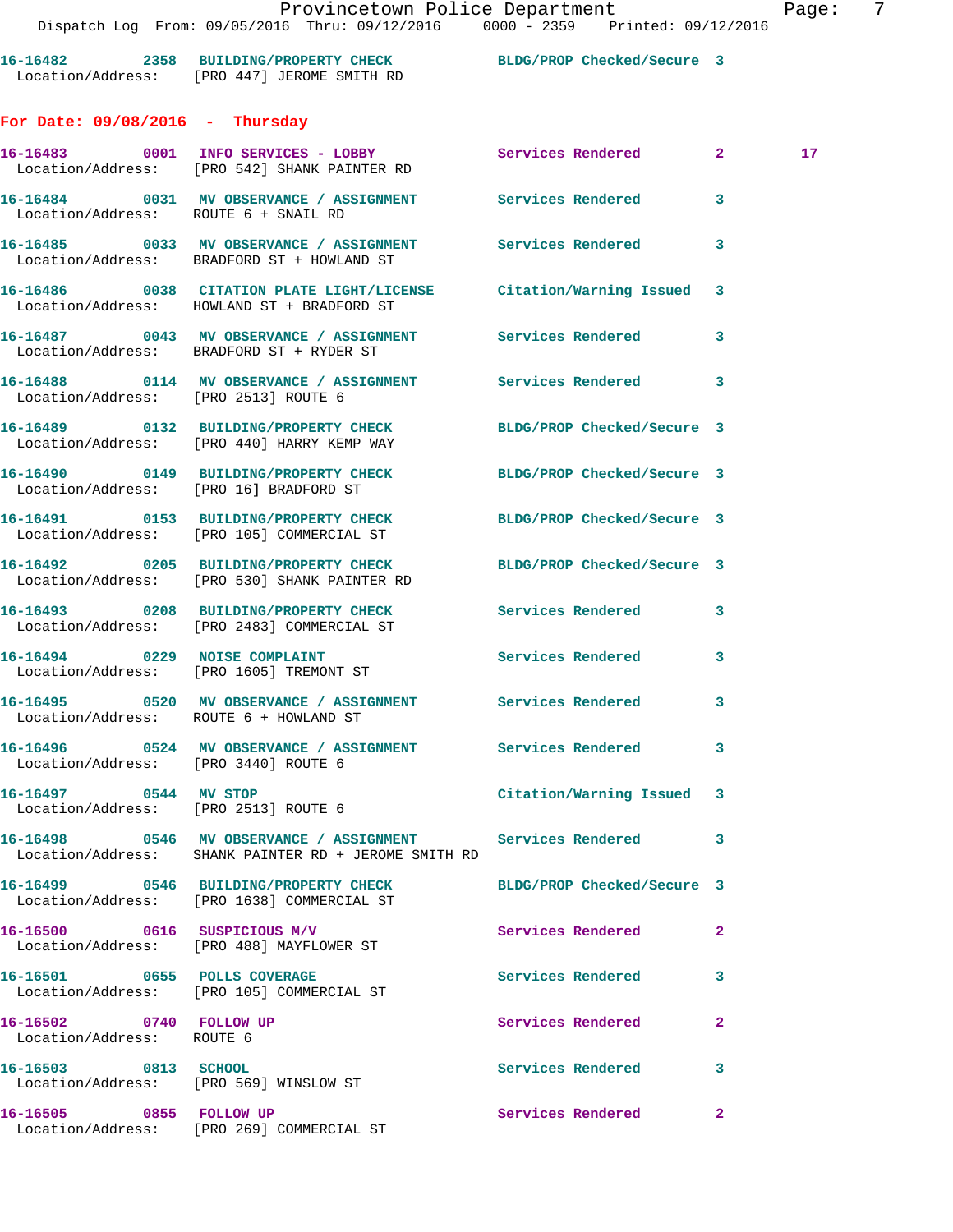| 2016 |  |  |
|------|--|--|

| Refer To Accident: 16-65-AC                                | 16-16506 0930 MV HIT & RUN/PAST<br>Location/Address: [PRO 193] COMMERCIAL ST                              | Services Rendered         | $\overline{2}$          |
|------------------------------------------------------------|-----------------------------------------------------------------------------------------------------------|---------------------------|-------------------------|
|                                                            | 16-16507 0949 MV OBSERVANCE / ASSIGNMENT Services Rendered<br>Location/Address: BRADFORD ST + STANDISH ST |                           | 3                       |
| 16-16508 0950 LOST RESCUE EQUIP                            | Location/Address: [PRO 542] SHANK PAINTER RD                                                              | <b>Services Rendered</b>  | $\overline{\mathbf{3}}$ |
|                                                            | 16-16510 0954 LOST ENGINE<br>Location/Address: [PRO 1953] COMMERCIAL ST                                   | Services Rendered         | 3                       |
| Location/Address: [PRO 1588] PEARL ST                      | 16-16511 0957 PARKING COMPLAINT / GENERAL Services Rendered                                               |                           | $\overline{\mathbf{3}}$ |
|                                                            | 16-16512 1000 PET PANTRY<br>Location/Address: [PRO 537] SHANK PAINTER RD                                  | Services Rendered         | $\mathbf{2}$            |
|                                                            | 16-16513 1004 MEDICAL EMERGENCY<br>Location/Address: [PRO 1069] PLEASANT ST                               | Transported to Hospital 1 |                         |
| 16-16514 1015 PET PANTRY                                   | Location/Address: [PRO 2474] BRADFORD ST                                                                  | Services Rendered         | $\mathbf{2}$            |
| 16-16515 1019 SERVICE CALL                                 | Location/Address: [PRO 3721] MAYFLOWER ST                                                                 | Services Rendered         | $\mathbf{3}$            |
| 16-16516 1024 PET PANTRY                                   | Location/Address: [PRO 3296] SHANK PAINTER RD                                                             | Services Rendered         | $\overline{2}$          |
| 16-16517 1029 FOLLOW UP                                    | Location/Address: [PRO 3121] COMMERCIAL ST                                                                | Services Rendered         | $\mathbf{2}$            |
| 16-16518 1137 MV STOP                                      | Location/Address: [PRO 2577] BRADFORD ST                                                                  | Citation/Warning Issued 3 |                         |
|                                                            | 16-16519 1253 AIRPORT COVERAGE<br>Location/Address: [PRO 516] RACE POINT RD                               | Services Rendered         | $\mathbf{2}$            |
|                                                            | 16-16520 1323 MEDICAL EMERGENCY<br>Location/Address: [PRO 525] COMMERCIAL ST                              | Transported to Hospital 1 |                         |
|                                                            | 16-16521 1326 MV ACCIDENT/MINOR<br>Location/Address: [PRO 3456] RYDER ST EXT                              | <b>Services Rendered</b>  | 1.                      |
| 16-16522 1353 FOLLOW UP<br>Location/Address: COMMERCIAL ST |                                                                                                           | Services Rendered         | $\mathbf{2}$            |
| 16-16523 1358 SCAM                                         | Location/Address: [PRO 542] SHANK PAINTER RD                                                              | Services Rendered         | $\mathbf{2}$            |
|                                                            | 16-16524 1427 SUSPICIOUS ACTIVITY<br>Location/Address: [PRO 710] BRADFORD ST                              | Services Rendered         | $\mathbf{2}$            |
| 16-16525 1447 D.O.T.                                       | Location/Address: [PRO 440] HARRY KEMP WAY                                                                | Transported to Hospital 1 |                         |
| 16-16527 1449 ANIMAL CALL                                  | Location/Address: FRITZ'S WAY + CONANT ST                                                                 | Services Rendered         | $\mathbf{2}$            |
| 16-16528 1512 MV STOP                                      | Location/Address: [PRO 2577] BRADFORD ST                                                                  | <b>VERBAL WARNING</b>     | 3                       |
|                                                            | 16-16530 1524 MEDICAL EMERGENCY<br>Location/Address: [PRO 3207] COMMERCIAL ST                             | <b>PATIENT REFUSAL</b>    | 1                       |
| 16-16532 1656 ASSIST CITIZEN                               | Location/Address: [PRO 1996] BAYBERRY AVE                                                                 | Services Rendered         | 3                       |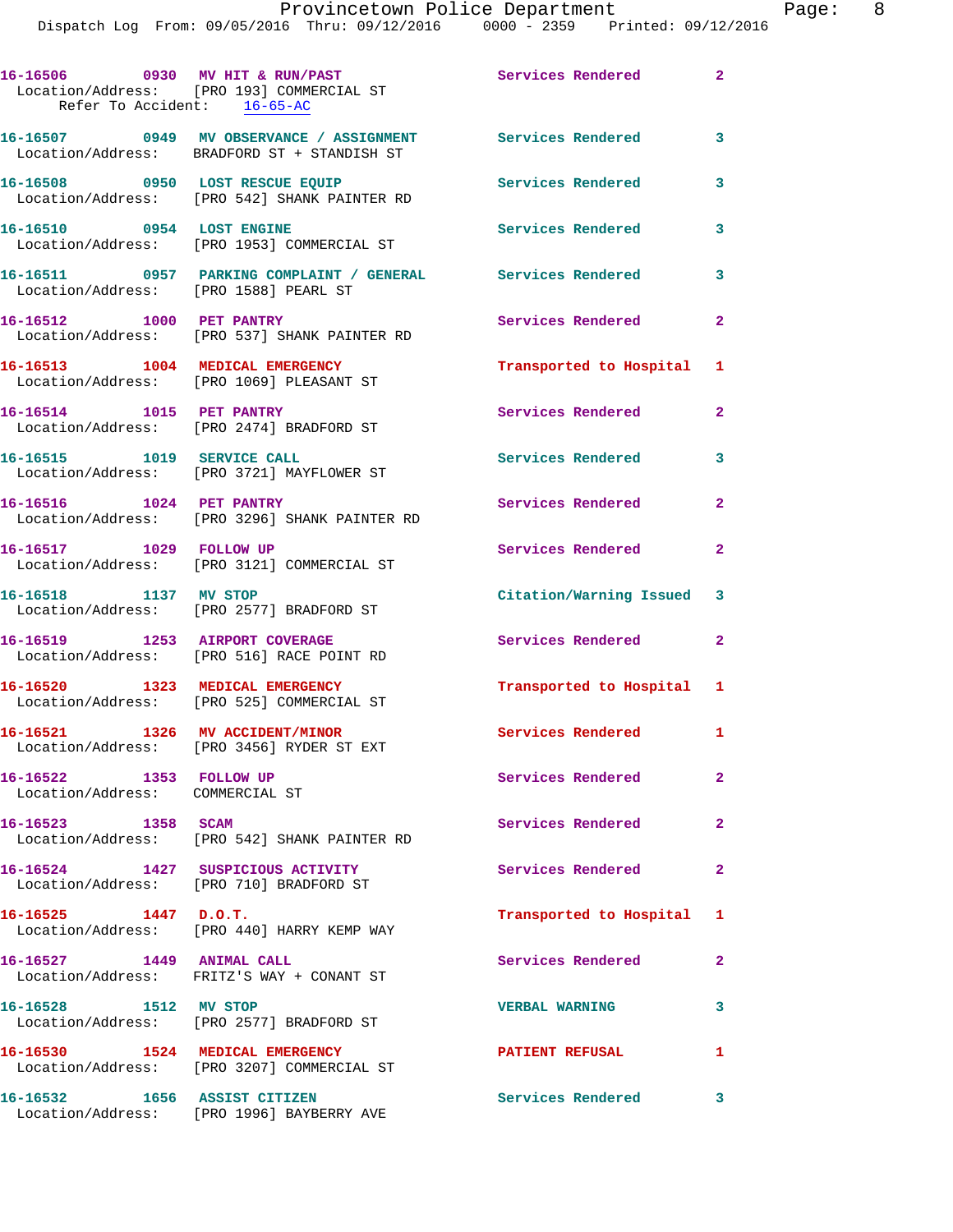|                          | 16-16533 1829 MEDICAL EMERGENCY<br>Location/Address: [PRO 442] HARRY KEMP WAY                             | <b>Services Rendered</b>   | $\mathbf{1}$ |
|--------------------------|-----------------------------------------------------------------------------------------------------------|----------------------------|--------------|
| 16-16534 1919 ALARM - CO | Location/Address: [PRO 3039] OLD ANN PAGE WAY                                                             | <b>Services Rendered</b>   | $\mathbf{1}$ |
|                          | 16-16535 1949 PARKING COMPLAINT / GENERAL Services Rendered<br>Location/Address: [PRO 1354] COMMERCIAL ST |                            | $\mathbf{3}$ |
|                          | 16-16536 2001 BUILDING/PROPERTY CHECK<br>Location/Address: [PRO 530] SHANK PAINTER RD                     | BLDG/PROP Checked/Secure 3 |              |
|                          | 16-16537 2001 BUILDING/PROPERTY CHECK<br>Location/Address: [PRO 3033] COMMERCIAL ST                       | BLDG/PROP Checked/Secure 3 |              |
|                          | 16-16538 2025 BUILDING/PROPERTY CHECK<br>Location/Address: [PRO 2977] COMMERCIAL ST                       | BLDG/PROP Checked/Secure 3 |              |
|                          | 16-16539 2105 BUILDING/PROPERTY CHECK<br>Location/Address: [PRO 3259] MACMILLAN WHARF                     | BLDG/PROP Checked/Secure 3 |              |
|                          | 16-16540 2137 BUILDING/PROPERTY CHECK<br>Location/Address: [PRO 2540] RACE POINT RD                       | BLDG/PROP Checked/Secure 3 |              |
| 16-16541 2202 COMPLAINT  | Location/Address: [PRO 352] COMMERCIAL ST                                                                 | <b>Services Rendered</b>   | 3            |
|                          | 16-16543 2348 BUILDING/PROPERTY CHECK<br>Location/Address: [PRO 440] HARRY KEMP WAY                       | BLDG/PROP Checked/Secure 3 |              |
|                          | 16-16544 2357 MV OBSERVANCE / ASSIGNMENT Services Rendered 3<br>Location/Address: [PRO 379] COMMERCIAL ST |                            |              |
|                          |                                                                                                           |                            |              |

## **For Date: 09/09/2016 - Friday**

|                   | 16-16542 0000 LOBBY TRAFFIC<br>Location/Address: [PRO 542] SHANK PAINTER RD                                 | Services Rendered 2        |              |
|-------------------|-------------------------------------------------------------------------------------------------------------|----------------------------|--------------|
|                   | 16-16546 0028 BUILDING/PROPERTY CHECK<br>Location/Address: [PRO 519] RACE POINT RD                          | BLDG/PROP Checked/Secure 3 |              |
|                   | Location/Address: [PRO 379] COMMERCIAL ST                                                                   | BLDG/PROP Checked/Secure 3 |              |
|                   | Location/Address: BRADFORD ST + RYDER ST                                                                    |                            | 3            |
|                   | Location/Address: [PRO 3259] MACMILLAN WHARF                                                                | <b>Services Rendered</b>   | $\mathbf{3}$ |
|                   | Location/Address: [PRO 433] RYDER ST EXT                                                                    | <b>Services Rendered</b>   | 3            |
|                   | 16-16550 0055 MV OBSERVANCE / ASSIGNMENT Services Rendered<br>Location/Address: [PRO 3004] BRADFORD ST      |                            | $\mathbf{3}$ |
| Location/Address: | 16-16551 0122 BUILDING/PROPERTY CHECK<br>[PRO 1646] WINSLOW ST                                              | BLDG/PROP Checked/Secure 3 |              |
|                   | 16-16552 0124 BUILDING/PROPERTY CHECK BLDG/PROP Checked/Secure 3<br>Location/Address: [PRO 1780] JOHNSON ST |                            |              |
|                   | 16-16554 0150 SUSPICIOUS ACTIVITY<br>Location/Address: [PRO 523] COMMERCIAL ST                              | SPOKEN TO                  | $\mathbf{2}$ |
|                   | 16-16555 0211 BUILDING/PROPERTY CHECK<br>Location/Address: [PRO 352] COMMERCIAL ST                          | BLDG/PROP Checked/Secure 3 |              |
|                   | 16-16556 0234 BUILDING/PROPERTY CHECK<br>Location/Address: [PRO 444] HIGH POLE HILL                         | BLDG/PROP Checked/Secure 3 |              |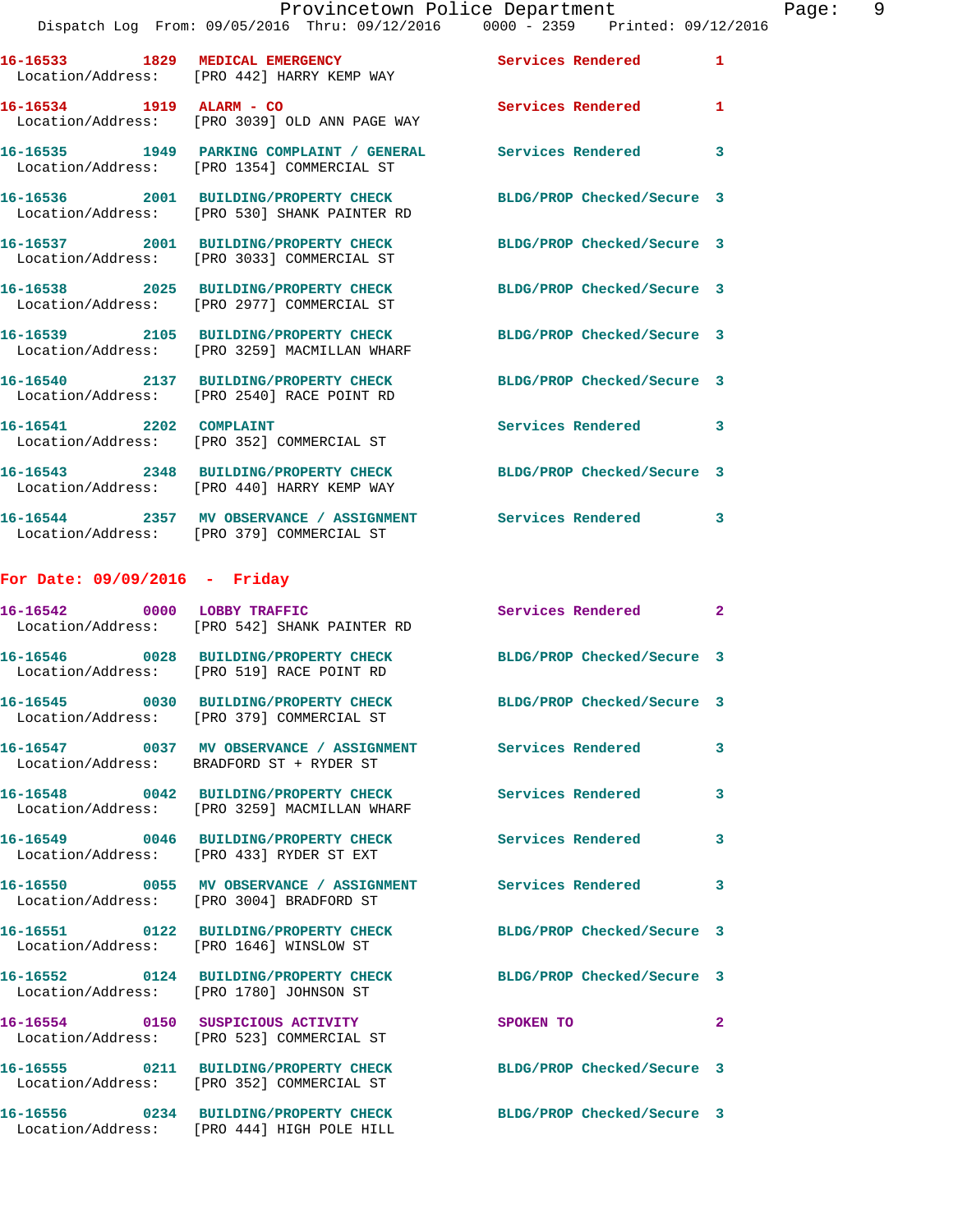|                                                                | 16-16557 0239 MV OBSERVANCE / ASSIGNMENT Services Rendered<br>Location/Address: HIGH POLE HL + BRADFORD ST       |                            | 3              |   |
|----------------------------------------------------------------|------------------------------------------------------------------------------------------------------------------|----------------------------|----------------|---|
|                                                                | 16-16558 0336 BUILDING/PROPERTY CHECK BLDG/PROP Checked/Secure 3<br>Location/Address: [PRO 94] BRADFORD ST       |                            |                |   |
|                                                                | 16-16559 0338 BUILDING/PROPERTY CHECK<br>Location/Address: [PRO 3430] COMMERCIAL ST                              | <b>Services Rendered</b>   | 3              |   |
|                                                                | 16-16560 0404 BUILDING/PROPERTY CHECK<br>Location/Address: [PRO 2490] PROVINCELANDS RD                           | Services Rendered          | 3              |   |
|                                                                | 16-16561 0434 BUILDING/PROPERTY CHECK<br>Location/Address: [PRO 595] BRADFORD ST                                 | BLDG/PROP Checked/Secure 3 |                |   |
|                                                                | 16-16562 0520 BUILDING/PROPERTY CHECK Services Rendered<br>Location/Address: [PRO 2483] COMMERCIAL ST            |                            | 3              |   |
| 16-16563 0528 TTY TEST CALL                                    | Location/Address: [PRO 542] SHANK PAINTER RD                                                                     | Services Rendered          | 1              |   |
|                                                                | 16-16564 0537 BUILDING/PROPERTY CHECK<br>Location/Address: [PRO 2499] RACE POINT RD                              | Services Rendered          | 3              |   |
|                                                                | 16-16565 0606 BUILDING/PROPERTY CHECK BLDG/PROP Checked/Secure 3<br>Location/Address: [PRO 447] JEROME SMITH RD  |                            |                |   |
|                                                                | 16-16566 0609 BUILDING/PROPERTY CHECK BLDG/PROP Checked/Secure 3<br>Location/Address: [PRO 2898] JEROME SMITH RD |                            |                |   |
|                                                                | 16-16567 0618 BUILDING/PROPERTY CHECK BLDG/PROP Checked/Secure 3<br>Location/Address: [PRO 99] COMMERCIAL ST     |                            |                |   |
|                                                                | 16-16568 0622 AIRCRAFT<br>Location/Address: [PRO 516] RACE POINT RD                                              | Services Rendered          | 2              |   |
|                                                                | 16-16569 0713 BUILDING/PROPERTY CHECK<br>Location/Address: [PRO 2483] COMMERCIAL ST                              | Services Rendered          | 3              |   |
| 16-16570 0758 VANDALISM                                        | Location/Address: [PRO 3287] ROUTE 6                                                                             | FOLLOW UP                  | 3              |   |
| 16-16571 0814 SCHOOL<br>Location/Address: [PRO 569] WINSLOW ST |                                                                                                                  | <b>Services Rendered</b>   | 3              |   |
|                                                                | 16-16572 0837 MV OBSERVANCE / ASSIGNMENT<br>Location/Address: [PRO 106] COMMERCIAL ST                            | Services Rendered          | 3              |   |
| 16-16573 0919 ANIMAL CALL                                      | Location/Address: [PRO 2513] ROUTE 6                                                                             | FOLLOW UP                  | $\overline{a}$ |   |
|                                                                | 16-16576 0956 BUILDING/PROPERTY CHECK<br>Location/Address: [PRO 2977] COMMERCIAL ST                              | <b>Services Rendered</b>   | 3              |   |
|                                                                | 16-16577 0957 BUILDING/PROPERTY CHECK<br>Location/Address: [PRO 2977] COMMERCIAL ST                              | Services Rendered          | 3              |   |
|                                                                | 16-16574 0958 BUILDING/PROPERTY CHECK<br>Location/Address: [PRO 3317] CEMETERY RD                                | BLDG/PROP Checked/Secure 3 |                |   |
|                                                                | 16-16575 0958 BUILDING/PROPERTY CHECK BLDG/PROP Checked/Secure 3<br>Location/Address: [PRO 3318] CEMETERY RD     |                            |                |   |
|                                                                | 16-16578 1002 LOST GA I.D'S<br>Location/Address: [PRO 542] SHANK PAINTER RD                                      | Services Rendered          | 3              |   |
| 16-16579 1003 FOLLOW UP                                        | Location/Address: [PRO 3287] ROUTE 6                                                                             | SPOKEN TO                  | $\mathbf{2}$   |   |
|                                                                |                                                                                                                  |                            | $\mathbf{2}$   | 1 |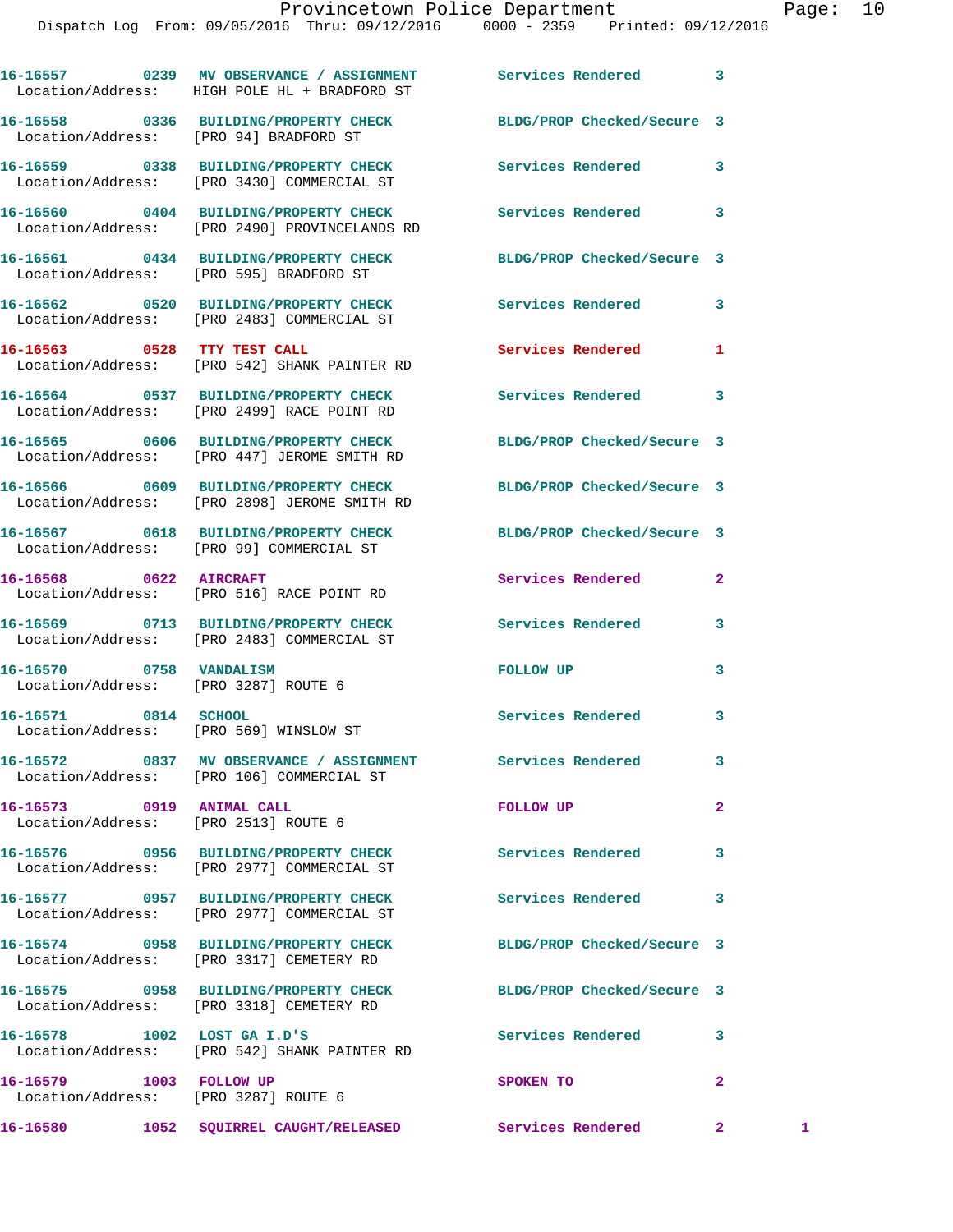|                                                     | Dispatch Log From: 09/05/2016 Thru: 09/12/2016 0000 - 2359 Printed: 09/12/2016                                   | Provincetown Police Department | Page: 11     |  |
|-----------------------------------------------------|------------------------------------------------------------------------------------------------------------------|--------------------------------|--------------|--|
|                                                     | Location/Address: [PRO 573] WINSLOW ST                                                                           |                                |              |  |
|                                                     | 16-16581 1111 WELL BEING CHECK Services Rendered 3<br>Location/Address: [PRO 1190] COMMERCIAL ST                 |                                |              |  |
|                                                     | 16-16582 1151 MEDICAL EMERGENCY 1 PATIENT REFUSAL 1<br>Location/Address: [PRO 3335] COMMERCIAL ST                |                                |              |  |
|                                                     | 16-16583 1154 MEDICAL EMERGENCY PATIENT REFUSAL<br>Location/Address: [PRO 2492] WINSLOW ST                       |                                | 1            |  |
|                                                     | 16-16584 1332 MV OBSERVANCE / ASSIGNMENT Services Rendered 3<br>Location/Address: [PRO 2521] ROUTE 6             |                                |              |  |
|                                                     | 16-16585 1356 PARK, WALK & TALK 1999 Services Rendered 2<br>Location/Address: [PRO 2206] COMMERCIAL ST           |                                |              |  |
|                                                     | 16-16586 1409 FIRE, STRUCTURE 1 False Alarm 1<br>Location/Address: [PRO 3276] COMMERCIAL ST                      |                                |              |  |
|                                                     | 16-16587 1425 HARASSMENT<br>Location/Address: [PRO 542] SHANK PAINTER RD                                         | Investigated                   | $\mathbf{2}$ |  |
|                                                     | 16-16599 1430 BUILDING/PROPERTY CHECK BLDG/PROP Checked/Secure 3<br>Location/Address: [PRO 3033] COMMERCIAL ST   |                                |              |  |
| Location/Address: [PRO 504] PEARL ST                | 16-16588 1502 MEDICAL EMERGENCY Transported to Hospital 1                                                        |                                |              |  |
|                                                     | 16-16589 1517 PARKING COMPLAINT / GENERAL Could Not Locate 3<br>Location/Address: [PRO 105] COMMERCIAL ST        |                                |              |  |
|                                                     | 16-16590 1530 ASSIST CITIZEN<br>Location/Address: [PRO 3258] BRADFORD ST                                         | <b>SPOKEN TO</b>               | 3            |  |
|                                                     | 16-16591 1535 FOLLOW UP<br>Location/Address: [PRO 542] SHANK PAINTER RD                                          | Services Rendered              | $\mathbf{2}$ |  |
|                                                     | 16-16592 1628 MV STOP<br>Location/Address: [PRO 2451] COMMERCIAL ST                                              | VERBAL WARNING 3               |              |  |
| Location/Address: [PRO 3440] ROUTE 6                | 16-16593 1644 MV OBSERVANCE / ASSIGNMENT Services Rendered 3                                                     |                                |              |  |
| 16-16594 1648 MV STOP<br>Location/Address: SNAIL RD |                                                                                                                  | <b>VERBAL WARNING</b>          | 3            |  |
|                                                     | 16-16595 1656 MEDICAL EMERGENCY/DOT<br>Location/Address: [PRO 440] HARRY KEMP WAY                                | Transported to Hospital 1      |              |  |
|                                                     | 16-16596 1706 BUILDING/PROPERTY CHECK Services Rendered<br>Location/Address: [PRO 3259] MACMILLAN WHARF          |                                | 3            |  |
|                                                     | 16-16597 1710 BUILDING/PROPERTY CHECK BLDG/PROP Checked/Secure 3<br>Location/Address: [PRO 3033] COMMERCIAL ST   |                                |              |  |
|                                                     | 16-16598 1716 BUILDING/PROPERTY CHECK BLDG/PROP Checked/Secure 3<br>Location/Address: [PRO 3259] MACMILLAN WHARF |                                |              |  |
|                                                     | 16-16600 1724 COMPLAINT/HAZARD<br>Location/Address: [PRO 203] COMMERCIAL ST                                      | SPOKEN TO                      | 3            |  |
| Location/Address: [PRO 3440] ROUTE 6                | 16-16601 1732 MV OBSERVANCE / ASSIGNMENT No Action Required                                                      |                                | 3            |  |
| 16-16603 1751 MV STOP<br>Location/Address: ROUTE 6  |                                                                                                                  | <b>VERBAL WARNING</b>          | 3            |  |
| 16-16604 1758 MV STOP                               | Location/Address: [PRO 3004] BRADFORD ST                                                                         | <b>VERBAL WARNING</b>          | 3            |  |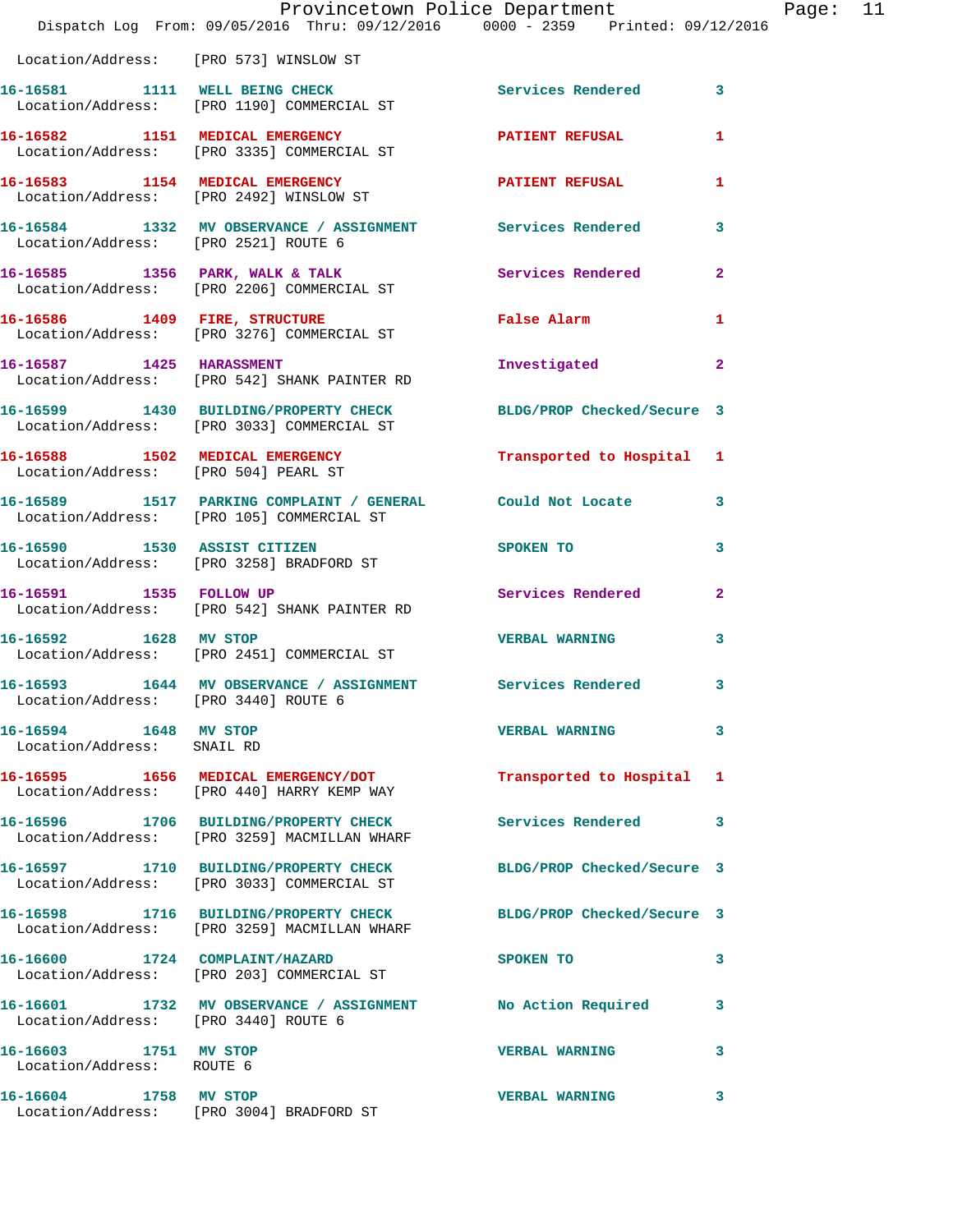|                                                                  | Provincetown Police Department<br>Dispatch Log From: 09/05/2016 Thru: 09/12/2016 0000 - 2359 Printed: 09/12/2016 |                            |                |
|------------------------------------------------------------------|------------------------------------------------------------------------------------------------------------------|----------------------------|----------------|
|                                                                  | 16-16605 1814 BUILDING/PROPERTY CHECK Services Rendered<br>Location/Address: [PRO 517] RACE POINT RD             |                            | 3              |
| Location/Address: RACE POINT RD                                  | 16-16606 1818 MV OBSERVANCE / ASSIGNMENT Services Rendered                                                       |                            | 3              |
| Location/Address: [PRO 2513] ROUTE 6                             | 16-16607 1829 MV OBSERVANCE / ASSIGNMENT No Action Required                                                      |                            | 3              |
| 16-16608 1842 MV STOP                                            | Location/Address: OFF CEMETERY RD + CEMETERY RD                                                                  | <b>VERBAL WARNING</b>      | 3              |
|                                                                  | 16-16609 1844 MV STOP<br>Location/Address: COMMERCIAL ST + KENDALL LN                                            | <b>VERBAL WARNING</b>      | 3              |
| 16-16610 1910 FOLLOW UP                                          | Location/Address: CENTRAL ST + COMMERCIAL ST                                                                     | SPOKEN TO                  | $\overline{a}$ |
|                                                                  | 16-16611 1944 PARK, WALK & TALK<br>Location: [PRO 3431] LOPES SQUARE                                             | No Action Required         | $\mathbf{2}$   |
| 16-16612 2007 MV ACCIDENT                                        | Location/Address: RACE POINT RD + ROUTE 6                                                                        | <b>PATIENT REFUSAL</b>     | 1              |
|                                                                  | 16-16613 2034 MV OBSERVANCE / ASSIGNMENT No Action Required<br>Location/Address: [PRO 3440] ROUTE 6              |                            | 3              |
|                                                                  | 16-16615 2040 PARK, WALK & TALK<br>Location/Address: [PRO 197] COMMERCIAL ST                                     | <b>Services Rendered</b>   | $\mathbf{2}$   |
| 16-16614 2043 MV STOP<br>Location/Address: ROUTE 6               |                                                                                                                  | <b>VERBAL WARNING</b>      | 3              |
|                                                                  | 16-16616 2100 BUILDING/PROPERTY CHECK<br>Location/Address: [PRO 2483] COMMERCIAL ST                              | BLDG/PROP Checked/Secure 3 |                |
| 16-16617 2109 MV STOP<br>Location/Address: ROUTE 6               |                                                                                                                  | <b>VERBAL WARNING</b>      | 3              |
|                                                                  | 16-16618 2114 COMPLAINT/INVESTIGATION Services Rendered<br>Location/Address: [PRO 356] COMMERCIAL ST             |                            | 3              |
| Location/Address: [PRO 451] JOHNSON ST                           | 16-16620 2211 MEDICAL EMERGENCY                                                                                  | Transported to Hospital 1  |                |
| 16-16621 2316 BIKE GENERAL                                       | Location/Address: [PRO 320] COMMERCIAL ST                                                                        | Services Rendered          | $\overline{a}$ |
|                                                                  | 16-16622 2319 BUILDING/PROPERTY CHECK<br>Location/Address: [PRO 2977] COMMERCIAL ST                              | Services Rendered          | 3              |
|                                                                  | 16-16623 2320 BUILDING/PROPERTY CHECK<br>Location/Address: [PRO 2875] COMMERCIAL ST                              | BLDG/PROP Checked/Secure 3 |                |
|                                                                  | 16-16624 2321 BUILDING/PROPERTY CHECK<br>Location/Address: [PRO 444] HIGH POLE HILL                              | BLDG/PROP Checked/Secure 3 |                |
|                                                                  | 16-16626 2329 BUILDING/PROPERTY CHECK<br>Location/Address: [PRO 1989] COMMERCIAL ST                              | BLDG/PROP Checked/Secure 3 |                |
| 16-16627 2338 BAR CHECK                                          | Location/Address: [PRO 399] COMMERCIAL ST                                                                        | Services Rendered          | $\overline{a}$ |
| Location/Address: ROUTE 6 + SNAIL RD                             | 16-16628 2348 MV OBSERVANCE / ASSIGNMENT Services Rendered                                                       |                            | 3              |
| 2354 MV STOP<br>16-16629<br>Location/Address: [PRO 2479] ROUTE 6 |                                                                                                                  | <b>VERBAL WARNING</b>      | 3              |

**For Date: 09/10/2016 - Saturday**

Page: 12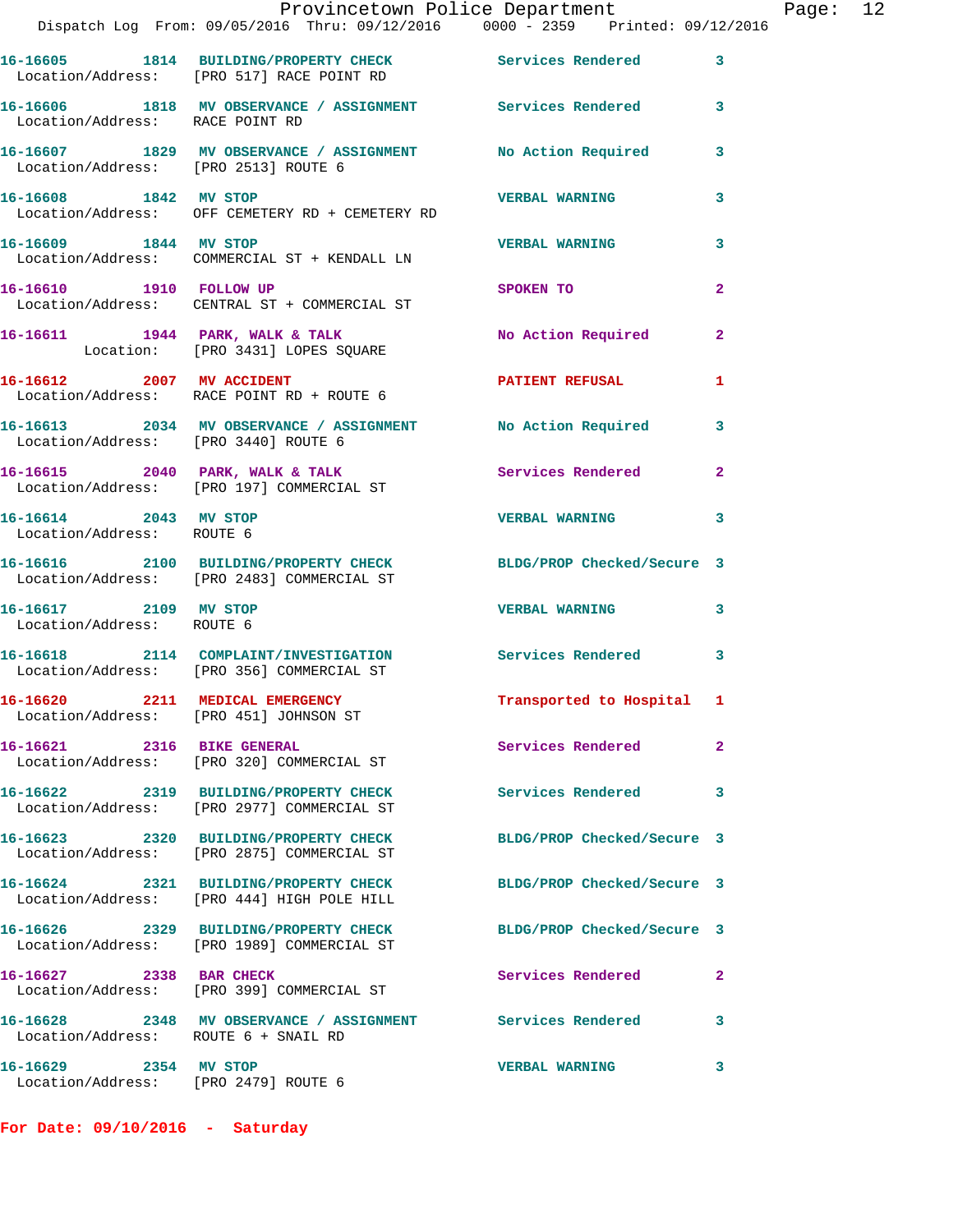|                                                               | 16-16625 0000 LOBBY TRAFFIC<br>Location/Address: [PRO 542] SHANK PAINTER RD                                        | Services Rendered          | $\mathbf{2}$   | 29 |
|---------------------------------------------------------------|--------------------------------------------------------------------------------------------------------------------|----------------------------|----------------|----|
|                                                               | 16-16630 0005 MV OBSERVANCE / ASSIGNMENT Services Rendered 3<br>Location/Address: CONWELL ST + ROUTE 6             |                            |                |    |
|                                                               | 16-16631 0015 BUILDING/PROPERTY CHECK<br>Location/Address: [PRO 1638] COMMERCIAL ST                                | BLDG/PROP Checked/Secure 3 |                |    |
| 16-16632 0019 BAR CHECK                                       | Location/Address: [PRO 3236] COMMERCIAL ST                                                                         | Services Rendered          | $\overline{2}$ |    |
|                                                               | 16-16633 0023 BAR CHECK<br>Location/Address: [PRO 208] COMMERCIAL ST                                               | Services Rendered          | 2              |    |
| 16-16635 0036 MV STOP                                         | Location/Address: CENTER ST + COMMERCIAL ST                                                                        | <b>VERBAL WARNING</b>      | 3              |    |
|                                                               | 16-16636 0041 BUILDING/PROPERTY CHECK<br>Location/Address: [PRO 1780] JOHNSON ST                                   | BLDG/PROP Checked/Secure 3 |                |    |
|                                                               | 16-16639 0101 MV OBSERVANCE / ASSIGNMENT Services Rendered<br>Location/Address: BRADFORD ST + STANDISH ST          |                            | 3              |    |
|                                                               | 16-16638 0102 MV OBSERVANCE / ASSIGNMENT Services Rendered<br>Location/Address: BRADFORD ST + HOWLAND ST           |                            | 3              |    |
| 16-16640 0109 MV STOP<br>Location/Address: [PRO 2521] ROUTE 6 |                                                                                                                    | Citation/Warning Issued    | 3              |    |
| 16-16641 0136 MV STOP<br>Refer To Arrest: 16-269-AR           | Location/Address: [PRO 3701] BRADFORD ST EXT                                                                       | Arrest(s) Made             | 3              |    |
| Location/Address: BRADFORD ST                                 | 16-16642 0137 SUSPICIOUS ACTIVITY Could Not Locate                                                                 |                            | 2              |    |
|                                                               | 16-16643 0250 ASSIST AGENCY / MUTUAL AID Taken/Referred to Other 3<br>Location/Address: [PRO 542] SHANK PAINTER RD |                            |                |    |
|                                                               | 16-16644 0314 BUILDING/PROPERTY CHECK<br>Location/Address: [PRO 1778] SHANK PAINTER RD                             | BLDG/PROP Checked/Secure 3 |                |    |
|                                                               | 16-16645 0315 BUILDING/PROPERTY CHECK<br>Location/Address: [PRO 545] SHANK PAINTER RD                              | BLDG/PROP Checked/Secure 3 |                |    |
|                                                               | Location/Address: [PRO 379] COMMERCIAL ST                                                                          | BLDG/PROP Checked/Secure 3 |                |    |
|                                                               | 16-16647 0359 BUILDING/PROPERTY CHECK<br>Location/Address: [PRO 2206] COMMERCIAL ST                                | <b>Services Rendered</b>   | 3              |    |
|                                                               | 16-16648 0453 MV OBSERVANCE / ASSIGNMENT Services Rendered<br>Location/Address: ROUTE 6 + HOWLAND ST               |                            | 3              |    |
|                                                               | 16-16649 0515 BUILDING/PROPERTY CHECK BLDG/PROP Checked/Secure 3<br>Location/Address: [PRO 2898] JEROME SMITH RD   |                            |                |    |
|                                                               | 16-16650 0528 BUILDING/PROPERTY CHECK<br>Location/Address: [PRO 306] COMMERCIAL ST                                 | BLDG/PROP Checked/Secure 3 |                |    |
|                                                               | 16-16651 0607 BUILDING/PROPERTY CHECK<br>Location/Address: [PRO 530] SHANK PAINTER RD                              | BLDG/PROP Checked/Secure 3 |                |    |
|                                                               | 16-16652 0616 BUILDING/PROPERTY CHECK<br>Location/Address: [PRO 3259] MACMILLAN WHARF                              | <b>Services Rendered</b>   | 3              |    |
| 16-16653 0708 LOST GRN WALLET                                 |                                                                                                                    | Services Rendered 3        |                |    |

Location/Address: [PRO 542] SHANK PAINTER RD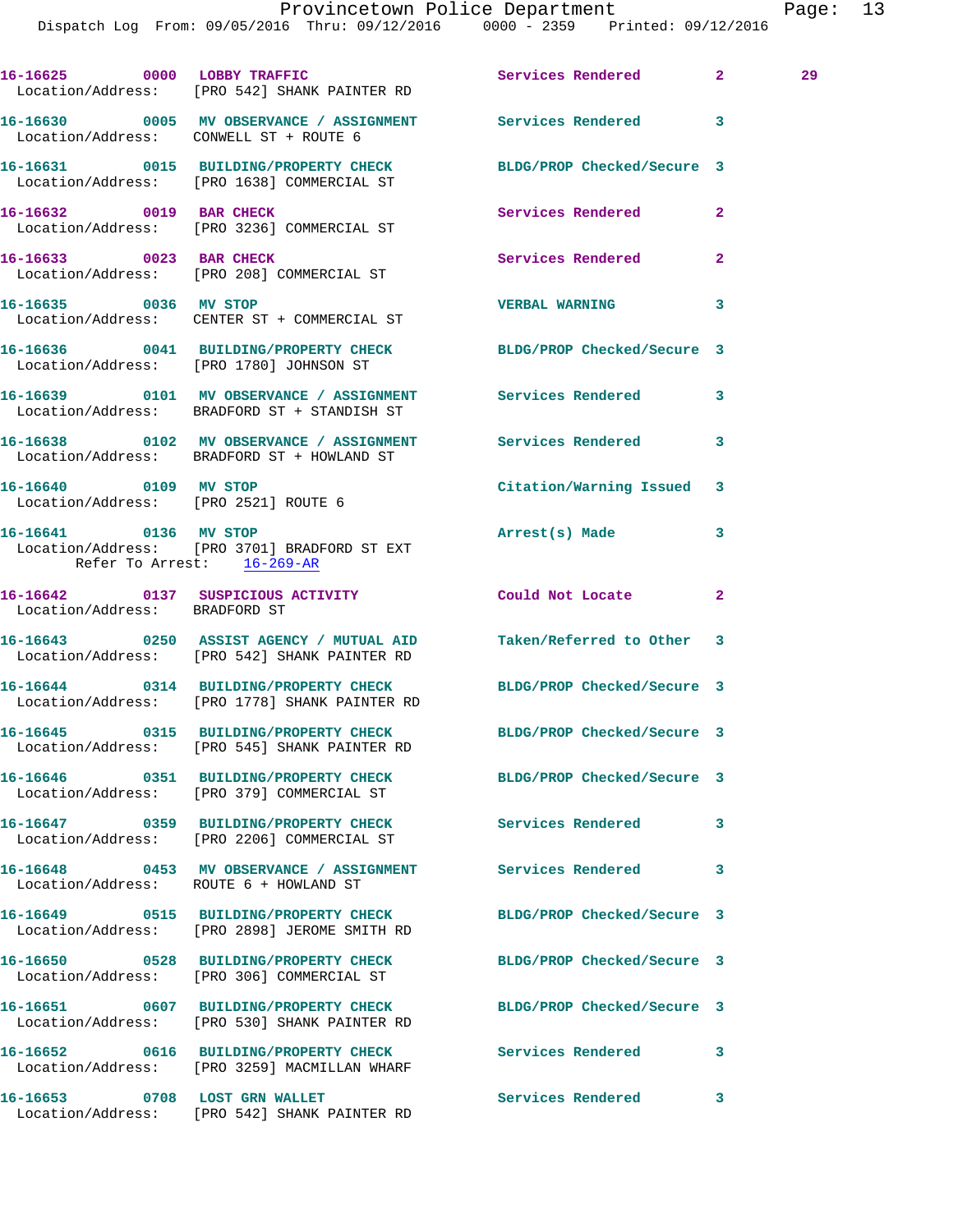|          |                               | DISPATCN LOG From: 09/05/2016 TNru: 09/12/2016     0000 - 2359   Printed: 09/12/                         |                                   |                         |
|----------|-------------------------------|----------------------------------------------------------------------------------------------------------|-----------------------------------|-------------------------|
|          |                               | 16-16654 0802 BUILDING/PROPERTY CHECK<br>Location/Address: [PRO 3430] COMMERCIAL ST                      | <b>Services Rendered</b> 3        |                         |
|          |                               | 16-16655 0811 BUILDING/PROPERTY CHECK<br>Location/Address: [PRO 2483] COMMERCIAL ST                      | <b>Services Rendered</b>          | $\overline{\mathbf{3}}$ |
|          |                               | 16-16656 0843 BUILDING/PROPERTY CHECK<br>Location/Address: [PRO 3287] ROUTE 6                            | BLDG/PROP Checked/Secure 3        |                         |
|          |                               | 16-16657 0843 PET PANTRY<br>Location/Address: [PRO 3296] SHANK PAINTER RD                                | Services Rendered                 | $\overline{2}$          |
|          |                               | 16-16658 0850 BUILDING/PROPERTY CHECK<br>Location/Address: [PRO 2898] JEROME SMITH RD                    | <b>Services Rendered</b>          | 3                       |
|          |                               | 16-16659 0853 BUILDING/PROPERTY CHECK<br>Location/Address: [PRO 2898] JEROME SMITH RD                    | No Action Required                | 3                       |
|          |                               | 16-16660 0858 MV OBSERVANCE / ASSIGNMENT<br>Location/Address: HIGH POLE HL + BRADFORD ST                 | <b>Services Rendered</b>          | 3                       |
|          |                               | 16-16661 0937 PARKING COMPLAINT / GENERAL Services Rendered<br>Location/Address: BRADFORD ST + COURT ST  |                                   | 3                       |
|          | 16-16662 0944 LOST CAT        | Location/Address: [PRO 1516] BRADFORD ST                                                                 | Services Rendered                 | $\overline{2}$          |
|          |                               | 16-16663 0953 SWIM FOR LIFE<br>Location/Address: [PRO 542] SHANK PAINTER RD                              | <b>Services Rendered</b>          | 3                       |
|          | 16-16664 1014 FOUND WALLET    | Location/Address: [PRO 80] CARVER ST                                                                     | Services Rendered                 | 3                       |
|          |                               | 16-16665 1023 BUILDING/PROPERTY CHECK<br>Location/Address: [PRO 2483] COMMERCIAL ST                      | BLDG/PROP Checked/Secure 3        |                         |
|          |                               | 16-16666 1037 MV HIT & RUN<br>Location/Address: [PRO 2672] COMMERCIAL ST                                 | Services Rendered                 | $\mathbf{2}$            |
|          |                               | 16-16667 1108 PARK, WALK & TALK<br>Location/Address: [PRO 146] COMMERCIAL ST                             | Services Rendered                 | $\overline{2}$          |
|          | 16-16668 1118 DRAIN SMELL     | Location/Address: [PRO 269] COMMERCIAL ST                                                                | <b>Services Rendered</b>          | 3                       |
|          |                               | 16-16669 1248 BUILDING/PROPERTY CHECK<br>Location/Address: [PRO 571] ALDEN ST                            | BLDG/PROP Checked/Secure 3        |                         |
|          |                               | 16-16671 1330 B & E BURGLARY<br>Location/Address: [PRO 2900] COMMERCIAL ST<br>Refer To Arrest: 16-271-AR | Arrest(s) Made                    | $\mathbf{2}$            |
|          | Location/Address: STANDISH ST | 16-16672 1330 PARKING COMPLAINT / GENERAL No Action Required                                             |                                   | 3                       |
|          |                               | 16-16673 1344 MV COMPLAINT<br>Location/Address: [PRO 2479] ROUTE 6                                       | Taken/Referred to Other 2         |                         |
|          | 16-16674 1530 DISTURBANCE     | Location/Address: [PRO 2146] COMMODORE AVE                                                               | Services Rendered<br>$\mathbf{1}$ |                         |
|          |                               | 16-16676 1608 MV OBSERVANCE / ASSIGNMENT Services Rendered<br>Location/Address: [PRO 2513] ROUTE 6       |                                   | 3                       |
|          | Location/Address: ROUTE 6     | 16-16677 1618 WRITTEN WARNING SPEED                                                                      | Citation/Warning Issued 3         |                         |
|          |                               | 16-16678 1625 ALARM MALFUNCTION<br>Location/Address: [PRO 1228] COMMERCIAL ST                            | Taken/Referred to Other 1         |                         |
| 16-16679 |                               | 1629 BUILDING/PROPERTY CHECK                                                                             | BLDG/PROP Checked/Secure 3        |                         |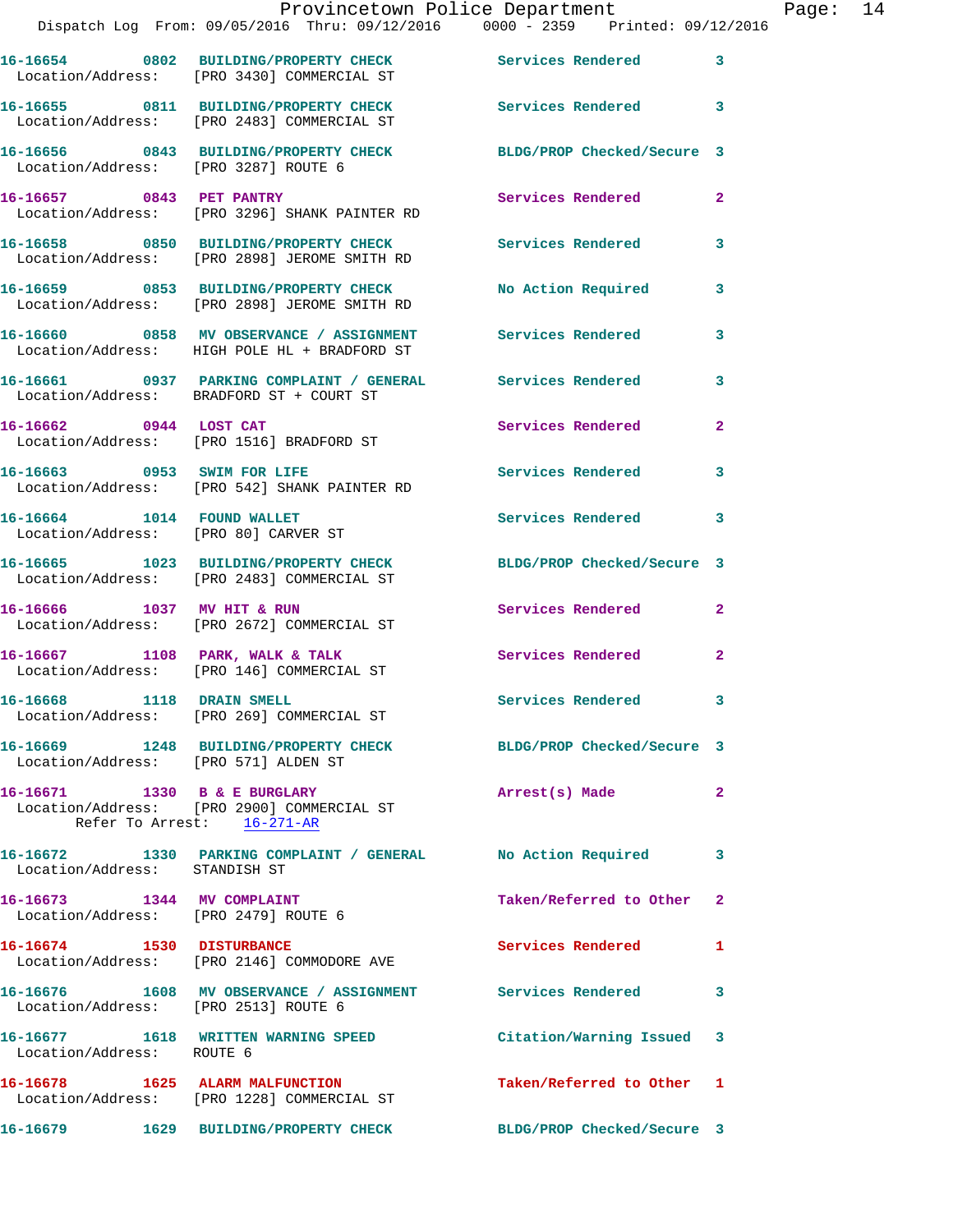|                                 |                                                                                                                   | Provincetown Police Department |              | Page: 15 |  |
|---------------------------------|-------------------------------------------------------------------------------------------------------------------|--------------------------------|--------------|----------|--|
|                                 | Dispatch Log From: 09/05/2016 Thru: 09/12/2016 0000 - 2359 Printed: 09/12/2016                                    |                                |              |          |  |
|                                 | Location/Address: [PRO 2326] TELEGRAPH HILL RD                                                                    |                                |              |          |  |
|                                 | 16-16680 1727 BIKE LOCK KEY MISSING Services Rendered 2<br>Location/Address: [PRO 1953] COMMERCIAL ST             |                                |              |          |  |
|                                 | 16-16681 1742 MV COMPLAINT<br>Location/Address: [PRO 3259] MACMILLAN WHARF                                        | Could Not Locate 2             |              |          |  |
|                                 | 16-16682 1932 ARM SLING ASSIST<br>Location/Address: [PRO 1892] SHANK PAINTER RD                                   | Services Rendered 1            |              |          |  |
|                                 | 16-16683 1955 LOOSE DOG Services Rendered 2<br>Location/Address: [PRO 3259] MACMILLAN WHARF                       |                                |              |          |  |
|                                 | 16-16684 2008 BUILDING/PROPERTY CHECK BLDG/PROP Checked/Secure 3<br>Location/Address: [PRO 3033] COMMERCIAL ST    |                                |              |          |  |
|                                 | 16-16685 2014 MV OBSERVANCE / ASSIGNMENT Services Rendered 3<br>Location/Address: [PRO 94] BRADFORD ST            |                                |              |          |  |
|                                 | 16-16686 2040 PRISONER TRANSPORT<br>Location/Address: [PRO 542] SHANK PAINTER RD                                  | Taken/Referred to Other 3      |              |          |  |
|                                 | 16-16687 2142 911 ABANDONED CALL<br>Location/Address: [PRO 2590] HARRY KEMP WAY                                   | Services Rendered 1            |              |          |  |
|                                 | 16-16688 2213 BUILDING/PROPERTY CHECK BLDG/PROP Checked/Secure 3<br>Location/Address: [PRO 2483] COMMERCIAL ST    |                                |              |          |  |
|                                 | 16-16689 2219 BUILDING/PROPERTY CHECK BLDG/PROP Checked/Secure 3<br>Location/Address: [PRO 2490] PROVINCELANDS RD |                                |              |          |  |
|                                 | 16-16690 2235 ALARM MALFUNCTION Services Rendered 1<br>Location/Address: [PRO 1467] CONANT ST                     |                                |              |          |  |
| Location/Address: COMMERCIAL ST | 16-16692 2329 PARK, WALK & TALK 2 Services Rendered 2                                                             |                                |              |          |  |
|                                 | 16-16693 2336 BUILDING/PROPERTY CHECK BLDG/PROP Checked/Secure 3<br>Location/Address: [PRO 99] COMMERCIAL ST      |                                |              |          |  |
|                                 | $16-16694$ 2343 ALARM - ELEVATOR<br>Location/Address: [PRO 105] COMMERCIAL ST                                     | Services Rendered 1            |              |          |  |
| 16-16695 2349 COMPLAINT         | Location/Address: [PRO 208] COMMERCIAL ST                                                                         | Peace Restored                 | 3            |          |  |
| 16-16696 2352 BAR CHECK         | Location/Address: [PRO 3443] COMMERCIAL ST                                                                        | Services Rendered              | $\mathbf{2}$ |          |  |
| 16-16697 2357 COMPLAINT         | Location/Address: [PRO 3335] COMMERCIAL ST                                                                        | <b>GONE ON ARRIVAL</b>         | 3            |          |  |
| 16-16698 2359 BAR CHECK         | Location/Address: [PRO 399] COMMERCIAL ST                                                                         | Services Rendered              | 2            |          |  |
| For Date: $09/11/2016$ - Sunday |                                                                                                                   |                                |              |          |  |
| 16-16691 0000 LOBBY TRAFFIC     | Location/Address: [PRO 542] SHANK PAINTER RD                                                                      | Services Rendered 2            |              | 28       |  |

**16-16699 0013 MV OBSERVANCE / ASSIGNMENT Services Rendered 3**  Location/Address: [PRO 2494] BRADFORD ST **16-16700 0017 MV OBSERVANCE / ASSIGNMENT Services Rendered 3**  Location/Address: BRADFORD ST + STANDISH ST

Location/Address: [PRO 526] RYDER ST EXT

**16-16701 0036 BUILDING/PROPERTY CHECK BLDG/PROP Checked/Secure 3**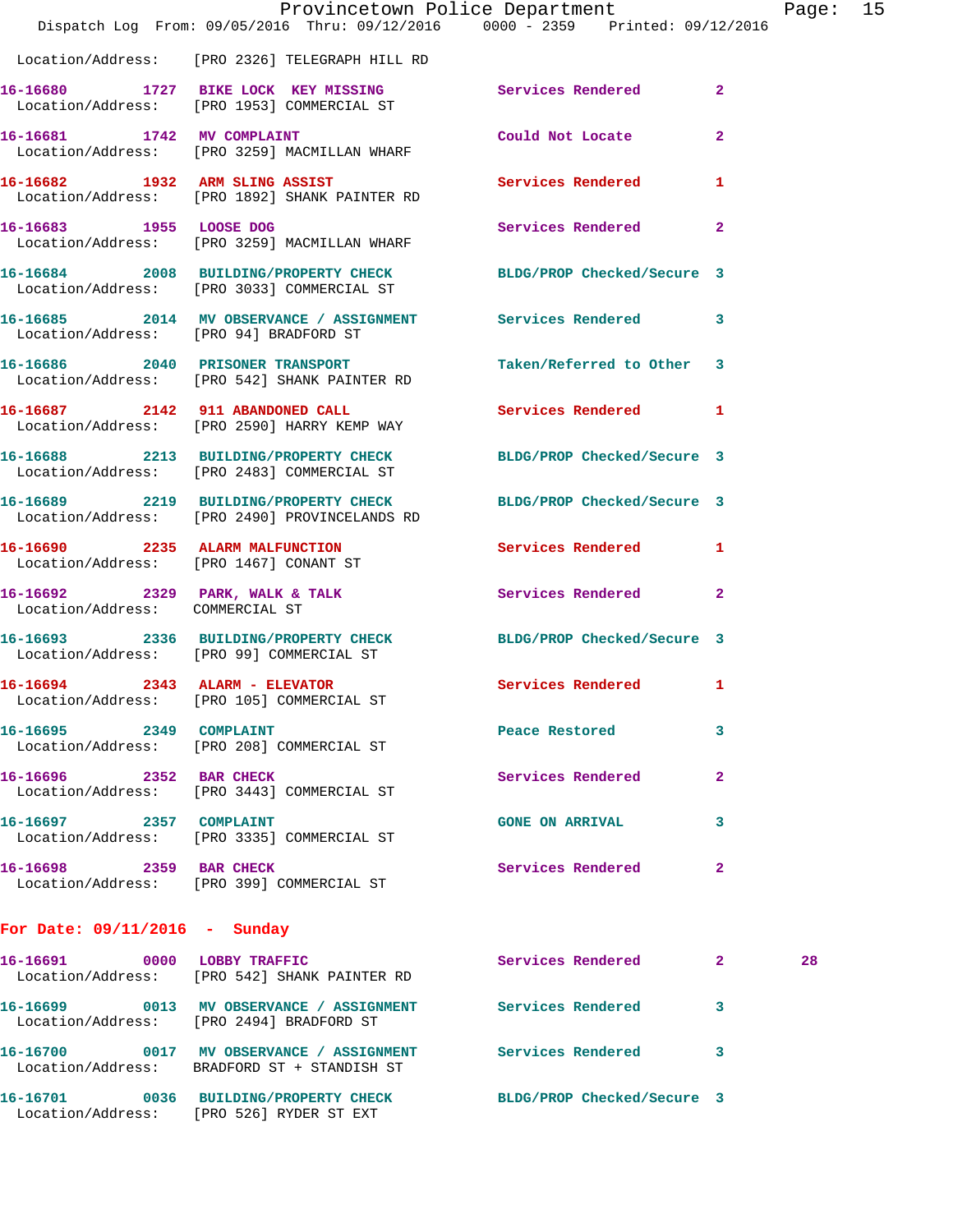|                                                            | Dispatch Log From: 09/05/2016 Thru: 09/12/2016 0000 - 2359 Printed: 09/12/2016                                    | Provincetown Police Department |              | Page: 16     |  |
|------------------------------------------------------------|-------------------------------------------------------------------------------------------------------------------|--------------------------------|--------------|--------------|--|
|                                                            |                                                                                                                   |                                |              |              |  |
|                                                            | 16-16702 0049 BUILDING/PROPERTY CHECK Services Rendered 3<br>Location/Address: [PRO 3259] MACMILLAN WHARF         |                                |              |              |  |
|                                                            | 16-16704 0109 KEEP THE PEACE<br>Location/Address: [PRO 357] COMMERCIAL ST                                         | GONE ON ARRIVAL 2              |              |              |  |
|                                                            | 16-16707 0132 MEDICAL EMERGENCY/EVAL Services Rendered 1<br>Location/Address: [PRO 542] SHANK PAINTER RD          |                                |              |              |  |
|                                                            | 16-16708 0226 BUILDING/PROPERTY CHECK BLDG/PROP Checked/Secure 3<br>Location/Address: [PRO 182] COMMERCIAL ST     |                                |              |              |  |
|                                                            | 16-16709 0252 BUILDING/PROPERTY CHECK Services Rendered 3<br>Location/Address: [PRO 3163] WINTHROP ST             |                                |              |              |  |
| Location/Address: KENDALL LN<br>Refer To Arrest: 16-274-AR | 16-16710 0302 MV STOP                                                                                             | Arrest(s) Made                 | 3            |              |  |
|                                                            | 16-16711 0614 BUILDING/PROPERTY CHECK BLDG/PROP Checked/Secure 3<br>Location/Address: [PRO 1778] SHANK PAINTER RD |                                |              |              |  |
|                                                            | 16-16712 0619 BUILDING/PROPERTY CHECK Services Rendered 3<br>Location/Address: [PRO 2490] PROVINCELANDS RD        |                                |              |              |  |
|                                                            | 16-16713 0630 BUILDING/PROPERTY CHECK Services Rendered 3<br>Location/Address: [PRO 2499] RACE POINT RD           |                                |              |              |  |
|                                                            | 16-16714 0719 BUILDING/PROPERTY CHECK Services Rendered 3<br>Location/Address: [PRO 2206] COMMERCIAL ST           |                                |              |              |  |
|                                                            | 16-16715 0730 DOG ATTACK/FATALITY<br>Location/Address: [PRO 3966] SHANK PAINTER RD                                | Services Rendered              | $\mathbf{2}$ |              |  |
|                                                            | 16-16716 0807 SEWER DEPT<br>Location/Address: [PRO 1343] COMMERCIAL ST                                            | Taken/Referred to Other 3      |              | $\mathbf{2}$ |  |
|                                                            | 16-16717 0838 ASSIST CITIZEN<br>Location/Address: [PRO 542] SHANK PAINTER RD                                      | SPOKEN TO                      | $\mathbf{3}$ |              |  |
|                                                            | 16-16718 0858 SUSPICIOUS BOX<br>Location/Address: [PRO 3259] MACMILLAN WHARF                                      | Services Rendered 2            |              |              |  |
|                                                            | 16-16721 1318 LARCENY WEDDING RING<br>Location/Address: [PRO 2977] COMMERCIAL ST                                  | Investigated 2                 |              |              |  |
|                                                            | 16-16722 1323 BUILDING/PROPERTY CHECK BLDG/PROP Checked/Secure 3<br>Location/Address: [PRO 3033] COMMERCIAL ST    |                                |              |              |  |
|                                                            | 16-16723 1325 LOST I-PHONE 6<br>Location/Address: [PRO 2675] COMMERCIAL ST                                        | Services Rendered 3            |              |              |  |
|                                                            | 16-16724 1506 LOST BROWN WALLET<br>Location/Address: [PRO 165] COMMERCIAL ST                                      | Services Rendered              | 3            |              |  |
| 16-16725 1521 BAR CHECK                                    | Location/Address: [PRO 3117] COMMERCIAL ST                                                                        | Services Rendered              | $\mathbf{2}$ |              |  |
| Location/Address: [PRO 3440] ROUTE 6                       | 16-16727 1546 MV OBSERVANCE / ASSIGNMENT Services Rendered                                                        |                                | 3            |              |  |
|                                                            | 16-16728 1649 EXPIRED REGISTRATION<br>Location: [PRO 3431] LOPES SQUARE                                           | Services Rendered              | 3            |              |  |
| Location/Address: HARRY KEMP WAY                           | 16-16729 1656 MV OBSERVANCE / ASSIGNMENT Services Rendered                                                        |                                | 3            |              |  |
| Location/Address: [PRO 2521] ROUTE 6                       |                                                                                                                   |                                | 3            |              |  |
|                                                            |                                                                                                                   |                                |              |              |  |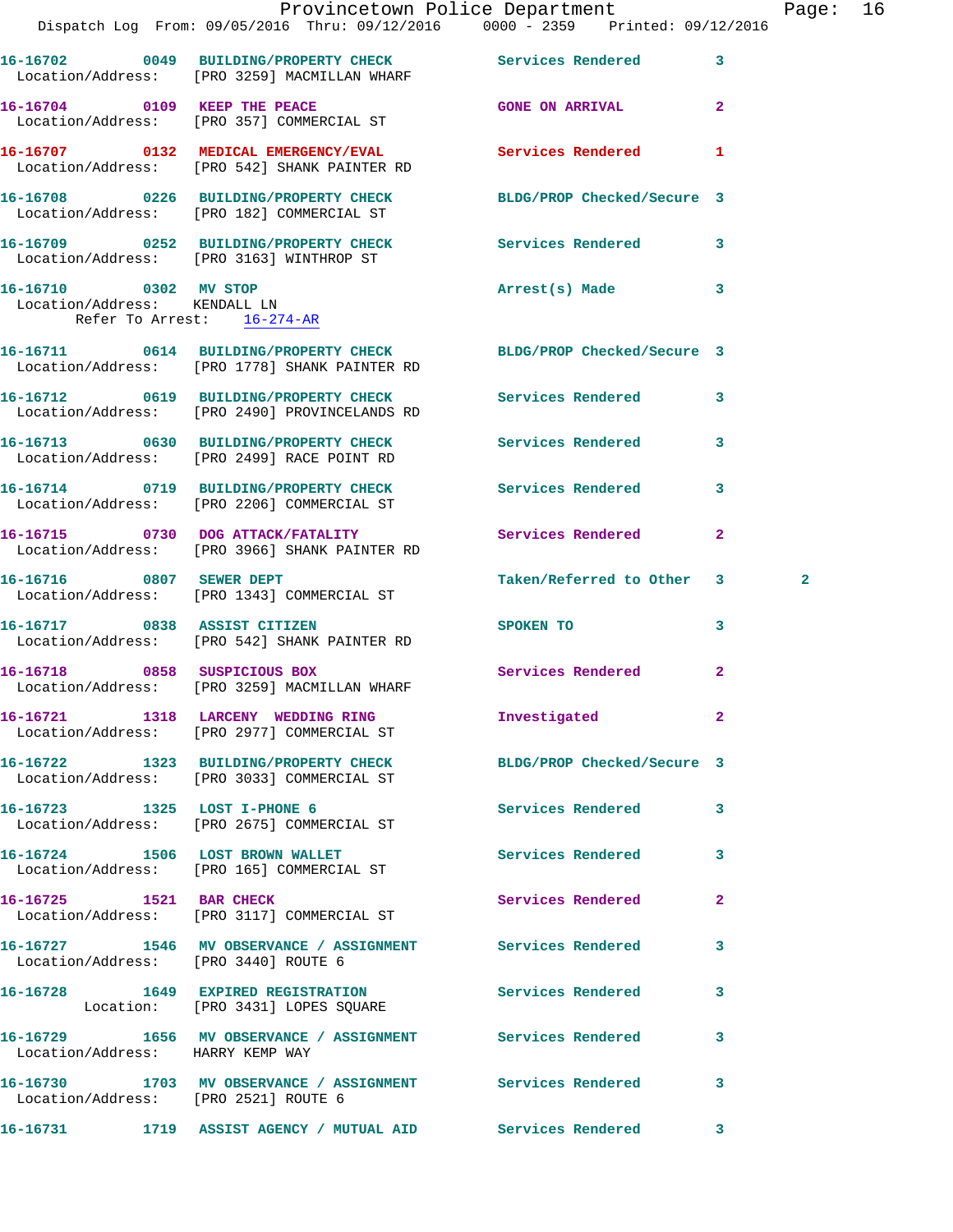|                                                                        | Provincetown Police Department<br>Dispatch Log From: 09/05/2016 Thru: 09/12/2016 0000 - 2359 Printed: 09/12/2016 |                            |   |
|------------------------------------------------------------------------|------------------------------------------------------------------------------------------------------------------|----------------------------|---|
| Location/Address: [PRO 2521] ROUTE 6                                   |                                                                                                                  |                            |   |
| 16-16732 1721 NOISE COMPLAINT<br>Location/Address: [PRO 1270] ALDEN ST |                                                                                                                  | Services Rendered          | 3 |
| Location/Address: [PRO 16] BRADFORD ST                                 | 16-16733 1729 BUILDING/PROPERTY CHECK                                                                            | BLDG/PROP Checked/Secure 3 |   |
|                                                                        | 16-16735 1731 911 MISDIAL<br>Location/Address: [PRO 3296] SHANK PAINTER RD                                       | <b>Services Rendered</b>   | 1 |
|                                                                        | 16-16736 1856 BUILDING/PROPERTY CHECK<br>Location/Address: [PRO 2194] COMMERCIAL ST                              | BLDG/PROP Checked/Secure 3 |   |
|                                                                        | 16-16737 1905 BUILDING/PROPERTY CHECK<br>Location/Address: [PRO 3259] MACMILLAN WHARF                            | Services Rendered          | 3 |
|                                                                        | 16-16738 1906 BUILDING/PROPERTY CHECK BLDG/PROP Checked/Secure 3<br>Location/Address: [PRO 3430] COMMERCIAL ST   |                            |   |
|                                                                        | 16-16739 1910 BUILDING/PROPERTY CHECK<br>Location/Address: [PRO 182] COMMERCIAL ST                               | BLDG/PROP Checked/Secure 3 |   |
|                                                                        | 16-16740 1927 MV OBSERVANCE / ASSIGNMENT Services Rendered<br>Location/Address: [PRO 518] RACE POINT RD          |                            | 3 |
| Location/Address: [PRO 2513] ROUTE 6                                   | 16-16741 1931 MV OBSERVANCE / ASSIGNMENT Services Rendered                                                       |                            | 3 |
|                                                                        | 16-16742 1946 COMPLAINT - STREET PERFORMERS Services Rendered<br>Location/Address: [PRO 175] COMMERCIAL ST       |                            | 3 |
| Location/Address: [PRO 2521] ROUTE 6                                   | 16-16743 1957 WRITTEN WARNING SPEED                                                                              | Citation/Warning Issued    | 3 |
| 16-16744 2006 MONEY STOLEN<br>Location/Address: BRADFORD ST            |                                                                                                                  | SPOKEN TO                  | 2 |
| 16-16745 2043 VERBAL SPEED                                             | Location/Address: [PRO 208] COMMERCIAL ST                                                                        | <b>VERBAL WARNING</b>      | 3 |
| 16-16746 2058 FALL/TRANSPORT                                           | Location/Address: [PRO 1830] BRADFORD ST                                                                         | Transported to Hospital 1  |   |
|                                                                        | 16-16747 2113 BUILDING/PROPERTY CHECK<br>Location/Address: [PRO 516] RACE POINT RD                               | BLDG/PROP Checked/Secure 3 |   |
|                                                                        | 16-16748 2136 BUILDING/PROPERTY CHECK BLDG/PROP Checked/Secure 3<br>Location/Address: [PRO 1638] COMMERCIAL ST   |                            |   |
|                                                                        | 16-16749 2153 WALK-UP/BP CHECK<br>Location/Address: [PRO 1892] SHANK PAINTER RD                                  | Services Rendered          | 1 |
| Location/Address: [PRO 94] BRADFORD ST                                 | 16-16750 2203 MV OBSERVANCE / ASSIGNMENT Services Rendered                                                       |                            | 3 |
|                                                                        | 16-16751 2240 TTY TEST CALL<br>Location/Address: [PRO 542] SHANK PAINTER RD                                      | Services Rendered          | 1 |
| 16-16752 2252 COMPLAINT<br>Location/Address: COMMERCIAL ST             |                                                                                                                  | SPOKEN TO                  | 3 |
| 16-16753 2345 MV STOP                                                  | Location/Address: GOSNOLD ST + COMMERCIAL ST                                                                     | <b>VERBAL WARNING</b>      | 3 |
|                                                                        | 16-16754 2348 MV OBSERVANCE / ASSIGNMENT Services Rendered<br>Location/Address: BRADFORD ST + HOWLAND ST         |                            | 3 |
| 16-16755 2357 MV STOP                                                  | Location/Address: [PRO 94] BRADFORD ST                                                                           | <b>VERBAL WARNING</b>      | 3 |

Page: 17